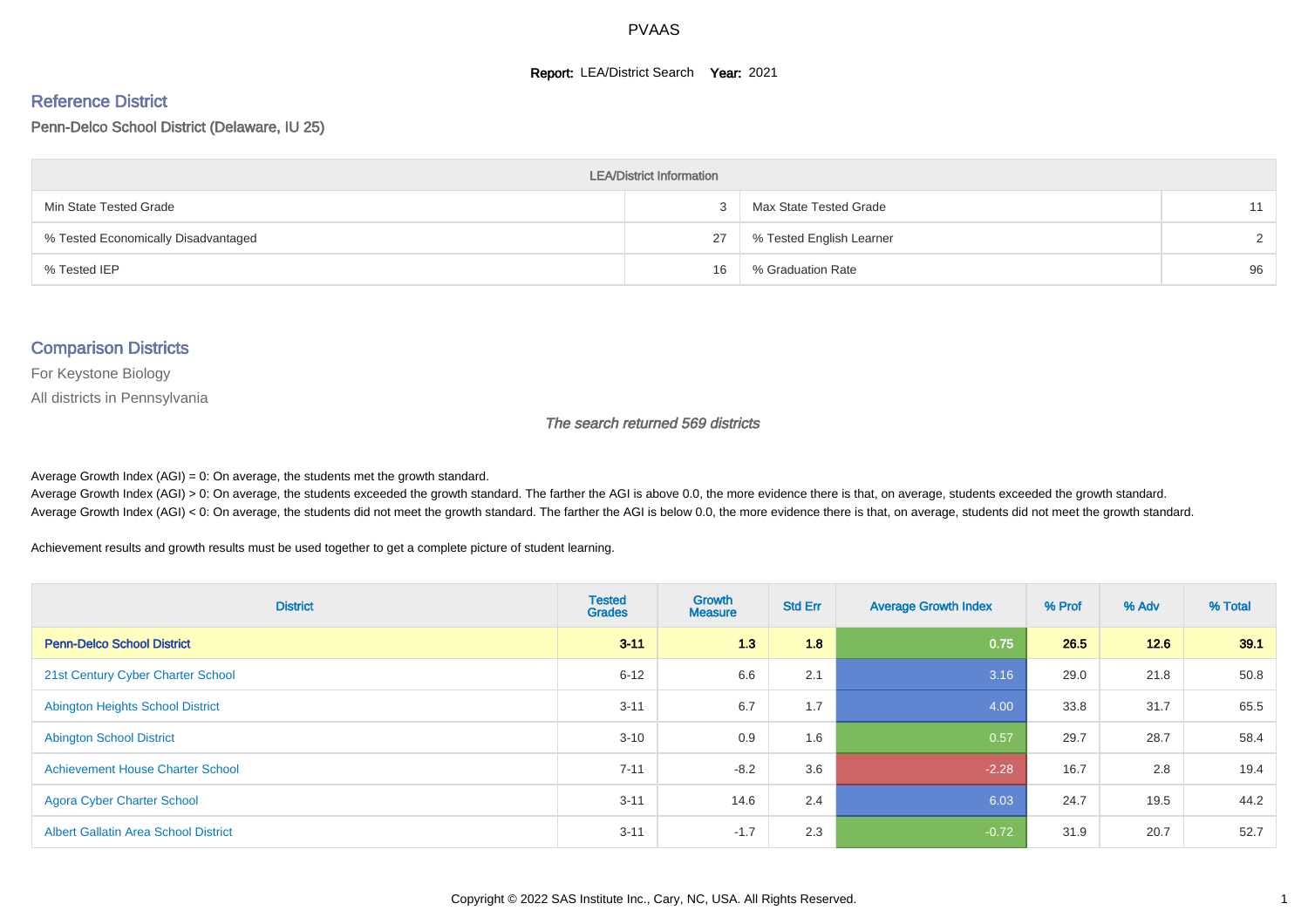| <b>District</b>                                 | <b>Tested</b><br><b>Grades</b> | <b>Growth</b><br><b>Measure</b> | <b>Std Err</b> | <b>Average Growth Index</b> | % Prof | % Adv   | % Total |
|-------------------------------------------------|--------------------------------|---------------------------------|----------------|-----------------------------|--------|---------|---------|
| <b>Penn-Delco School District</b>               | $3 - 11$                       | 1.3                             | 1.8            | 0.75                        | 26.5   | $12.6$  | 39.1    |
| <b>Aliquippa School District</b>                | $3 - 11$                       | $-20.0$                         | 3.6            | $-5.54$                     | 1.7    | $0.0\,$ | 1.7     |
| <b>Allegheny Valley School District</b>         | $3 - 11$                       | $-1.9$                          | 3.9            | $-0.48$                     | 31.8   | 11.4    | 43.2    |
| <b>Allegheny-Clarion Valley School District</b> | $3 - 10$                       | 12.3                            | 4.1            | 3.03                        | 33.3   | 19.0    | 52.4    |
| <b>Allentown City School District</b>           | $3 - 12$                       | $-16.9$                         | 1.4            | $-12.37$                    | 5.9    | 0.4     | 6.3     |
| <b>Altoona Area School District</b>             | $3 - 12$                       | 0.1                             | 1.5            | 0.07                        | 29.0   | 13.8    | 42.8    |
| Ambridge Area School District                   | $3 - 12$                       | $-19.4$                         | 2.5            | $-7.64$                     | 23.2   | 5.6     | 28.9    |
| <b>Annville-Cleona School District</b>          | $3-12$                         | 1.1                             | 2.4            | 0.45                        | 34.8   | 13.6    | 48.5    |
| <b>Antietam School District</b>                 | $3 - 10$                       | $-9.5$                          | 3.7            | $-2.57$                     | 20.9   | 1.5     | 22.4    |
| <b>Apollo-Ridge School District</b>             | $3 - 12$                       | 9.5                             | 3.0            | 3.23                        | 34.0   | 9.4     | 43.4    |
| <b>Armstrong School District</b>                | $3 - 11$                       | 9.8                             | 1.6            | 6.22                        | 32.8   | 24.6    | 57.4    |
| Aspira Bilingual Cyber Charter School           | $3 - 11$                       | 5.1                             | 5.8            | 0.87                        | 4.8    | 0.0     | 4.8     |
| <b>Athens Area School District</b>              | $3 - 11$                       | 2.6                             | 2.3            | 1.11                        | 34.9   | 12.3    | 47.3    |
| <b>Austin Area School District</b>              | $3 - 11$                       | 2.6                             | 6.0            | 0.43                        | 25.0   | 18.8    | 43.8    |
| <b>Avella Area School District</b>              | $3-12$                         | 1.6                             | 4.7            | 0.34                        | 34.8   | $7.2\,$ | 42.0    |
| <b>Avon Grove Charter School</b>                | $3 - 11$                       | $9.8\,$                         | 3.1            | 3.18                        | 32.4   | 26.0    | 58.4    |
| <b>Avon Grove School District</b>               | $3 - 10$                       | 7.6                             | 1.4            | 5.29                        | 33.7   | 33.2    | 67.0    |
| <b>Avonworth School District</b>                | $3 - 10$                       | $-6.2$                          | 2.3            | $-2.68$                     | 35.9   | 14.1    | 50.0    |
| <b>Bald Eagle Area School District</b>          | $3 - 11$                       | 7.6                             | 2.5            | 3.00                        | 31.6   | 15.6    | 47.3    |
| <b>Baldwin-Whitehall School District</b>        | $3 - 11$                       | $-5.5$                          | 1.9            | $-2.93$                     | 32.0   | 14.7    | 46.7    |
| <b>Bangor Area School District</b>              | $3 - 12$                       | $-1.2$                          | 2.0            | $-0.60$                     | 25.8   | 12.7    | 38.5    |
| <b>Beaver Area School District</b>              | $3 - 10$                       | $-3.0$                          | 2.5            | $-1.16$                     | 25.8   | 27.8    | 53.6    |
| <b>Bedford Area School District</b>             | $3 - 11$                       | 6.4                             | 2.4            | 2.68                        | 31.0   | 20.6    | 51.6    |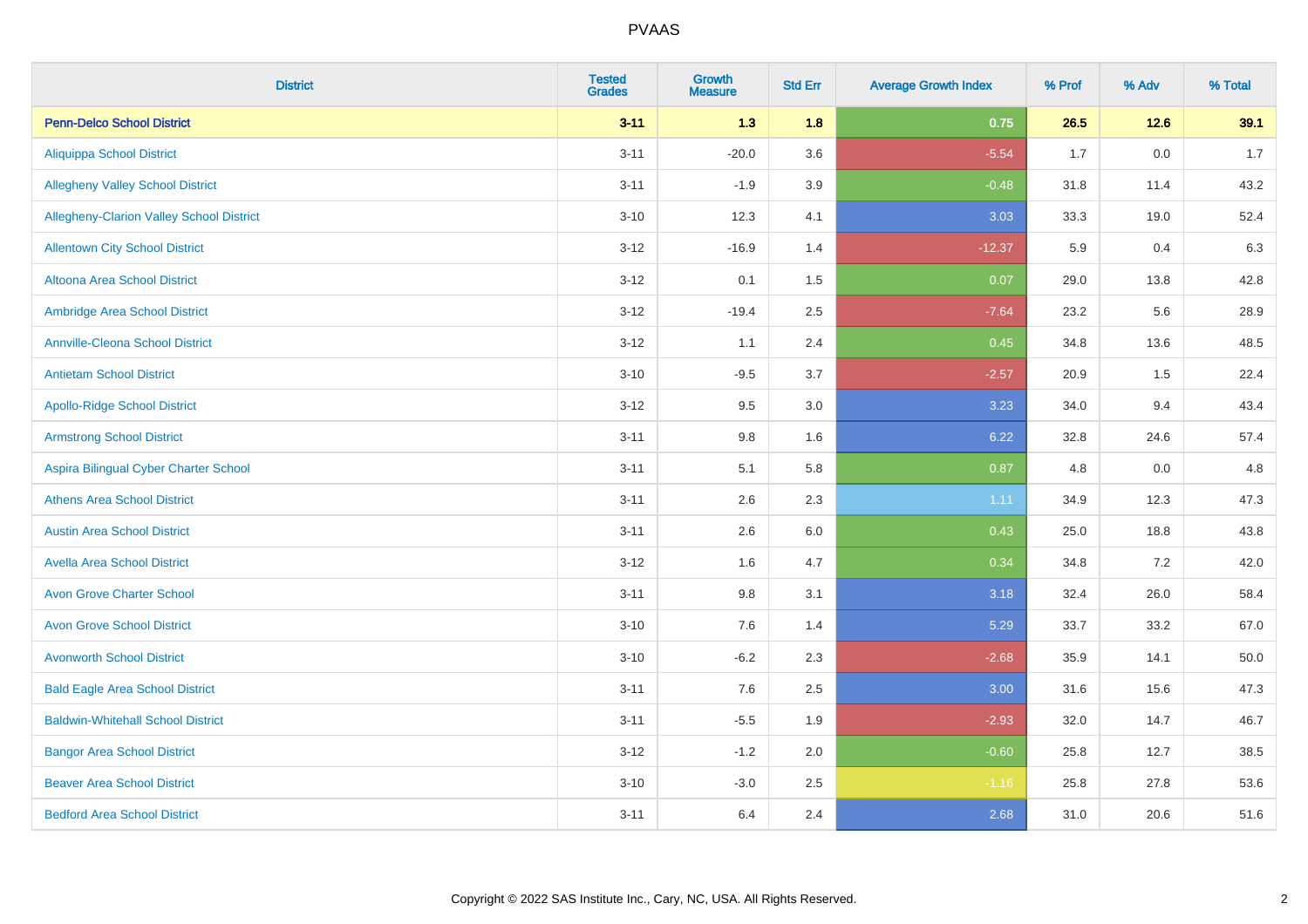| <b>District</b>                              | <b>Tested</b><br><b>Grades</b> | <b>Growth</b><br><b>Measure</b> | <b>Std Err</b> | <b>Average Growth Index</b> | % Prof | % Adv | % Total |
|----------------------------------------------|--------------------------------|---------------------------------|----------------|-----------------------------|--------|-------|---------|
| <b>Penn-Delco School District</b>            | $3 - 11$                       | 1.3                             | 1.8            | 0.75                        | 26.5   | 12.6  | 39.1    |
| <b>Belle Vernon Area School District</b>     | $3 - 11$                       | 11.1                            | 2.3            | 4.88                        | 31.6   | 25.4  | 57.1    |
| <b>Bellefonte Area School District</b>       | $3 - 11$                       | 6.7                             | 2.0            | 3.34                        | 28.8   | 21.5  | 50.2    |
| <b>Bellwood-Antis School District</b>        | $3 - 10$                       | $3.5\,$                         | 2.8            | 1.24                        | 40.9   | 19.4  | 60.2    |
| <b>Belmont Charter School</b>                | $3 - 10$                       | 2.2                             | 3.4            | 0.64                        | 5.3    | 1.8   | 7.0     |
| <b>Bensalem Township School District</b>     | $3 - 11$                       | 1.0                             | 1.6            | 0.63                        | 24.3   | 10.7  | 34.9    |
| <b>Benton Area School District</b>           | $3 - 10$                       | 8.1                             | 4.0            | 2.01                        | 35.7   | 28.6  | 64.3    |
| <b>Bentworth School District</b>             | $3 - 11$                       | 7.0                             | 3.0            | 2.36                        | 26.6   | 17.0  | 43.6    |
| <b>Berlin Brothersvalley School District</b> | $3 - 11$                       | 19.6                            | 4.0            | 4.93                        | 28.3   | 41.3  | 69.6    |
| <b>Bermudian Springs School District</b>     | $3 - 11$                       | $2.5\,$                         | 2.4            | 1.05                        | 31.8   | 23.5  | 55.3    |
| <b>Berwick Area School District</b>          | $3 - 11$                       | $-6.9$                          | 2.4            | $-2.84$                     | 22.3   | 11.5  | 33.8    |
| <b>Bethel Park School District</b>           | $3 - 11$                       | $-4.4$                          | 1.7            | $-2.62$                     | 40.1   | 27.3  | 67.4    |
| <b>Bethlehem Area School District</b>        | $3 - 11$                       | $-4.5$                          | 1.1            | $-3.91$                     | 20.4   | 11.3  | 31.7    |
| <b>Bethlehem-Center School District</b>      | $3 - 10$                       | 2.1                             | 3.5            | 0.59                        | 32.3   | 4.6   | 36.9    |
| <b>Big Beaver Falls Area School District</b> | $3 - 11$                       | $-17.9$                         | 2.8            | $-6.27$                     | 9.4    | 2.8   | 12.2    |
| <b>Big Spring School District</b>            | $3 - 11$                       | $-9.8$                          | 2.3            | $-4.32$                     | 23.6   | 12.9  | 36.5    |
| <b>Blackhawk School District</b>             | $3 - 11$                       | 2.0                             | 2.3            | 0.87                        | 34.6   | 20.7  | 55.3    |
| <b>Blacklick Valley School District</b>      | $3 - 11$                       | $-0.9$                          | 3.9            | $-0.23$                     | 7.7    | 7.7   | 15.4    |
| <b>Blairsville-Saltsburg School District</b> | $3 - 11$                       | $-7.5$                          | 2.8            | $-2.67$                     | 20.1   | 8.2   | 28.3    |
| <b>Bloomsburg Area School District</b>       | $3 - 10$                       | 4.3                             | 3.4            | 1.26                        | 36.5   | 20.6  | 57.1    |
| <b>Blue Mountain School District</b>         | $3 - 10$                       | 12.2                            | 2.1            | 5.81                        | 30.7   | 26.1  | 56.8    |
| <b>Blue Ridge School District</b>            | $3 - 11$                       | 8.3                             | 3.7            | 2.24                        | 29.6   | 9.3   | 38.9    |
| <b>Boyertown Area School District</b>        | $3 - 11$                       | $-2.9$                          | 1.4            | $-2.06$                     | 30.8   | 22.6  | 53.4    |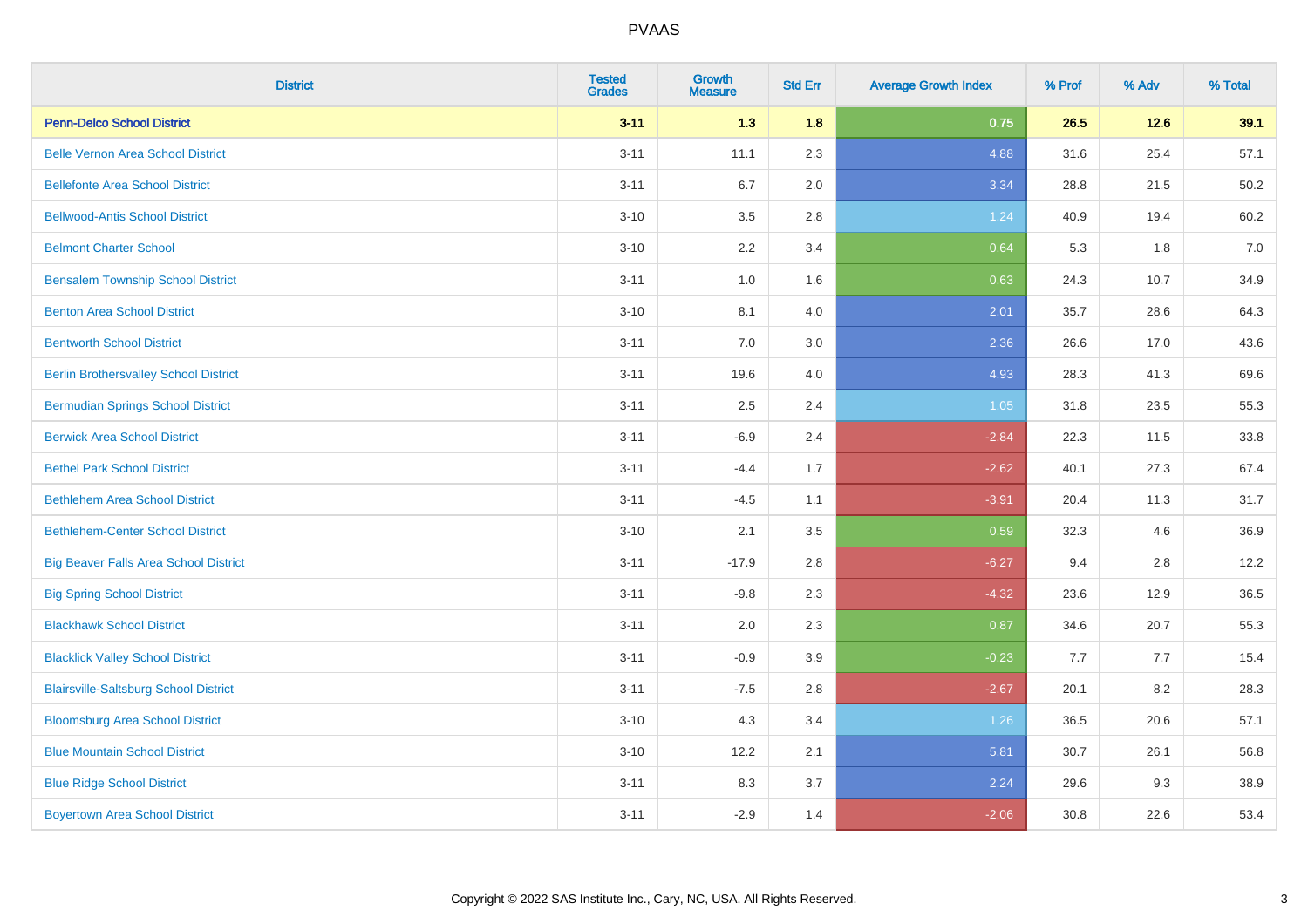| <b>District</b>                                 | <b>Tested</b><br><b>Grades</b> | <b>Growth</b><br><b>Measure</b> | <b>Std Err</b> | <b>Average Growth Index</b> | % Prof | % Adv | % Total |
|-------------------------------------------------|--------------------------------|---------------------------------|----------------|-----------------------------|--------|-------|---------|
| <b>Penn-Delco School District</b>               | $3 - 11$                       | 1.3                             | 1.8            | 0.75                        | 26.5   | 12.6  | 39.1    |
| Boys Latin Of Philadelphia Charter School       | $6 - 12$                       | $-8.0$                          | 2.7            | $-3.02$                     | 1.4    | 0.0   | 1.4     |
| <b>Bradford Area School District</b>            | $3 - 12$                       | $-1.8$                          | 2.3            | $-0.79$                     | 31.2   | 16.7  | 47.9    |
| <b>Brandywine Heights Area School District</b>  | $3 - 11$                       | 5.8                             | 2.6            | 2.27                        | 27.7   | 28.6  | 56.2    |
| <b>Brentwood Borough School District</b>        | $3 - 11$                       | 1.3                             | 3.0            | 0.44                        | 20.2   | 16.0  | 36.2    |
| <b>Bristol Borough School District</b>          | $3 - 12$                       | $-5.9$                          | 2.9            | $-2.00$                     | 27.8   | 3.3   | 31.1    |
| <b>Bristol Township School District</b>         | $3 - 11$                       | $-7.4$                          | 1.4            | $-5.32$                     | 13.8   | 4.6   | 18.4    |
| <b>Brockway Area School District</b>            | $3 - 11$                       | $-0.4$                          | 3.5            | $-0.11$                     | 41.2   | 13.8  | 55.0    |
| <b>Brookville Area School District</b>          | $3 - 11$                       | 6.8                             | 3.1            | 2.19                        | 46.1   | 14.6  | 60.7    |
| <b>Brownsville Area School District</b>         | $3 - 12$                       | 3.9                             | 3.8            | 1.04                        | 22.0   | 8.5   | 30.5    |
| <b>Bucks County Technical High School</b>       | $9 - 10$                       | $-2.9$                          | 2.2            | $-1.29$                     | 27.7   | 10.4  | 38.2    |
| <b>Burgettstown Area School District</b>        | $3 - 11$                       | $-11.2$                         | 3.2            | $-3.46$                     | 16.0   | 2.7   | 18.7    |
| <b>Burrell School District</b>                  | $3 - 11$                       | $-1.5$                          | 3.3            | $-0.44$                     | 27.8   | 17.7  | 45.6    |
| <b>Butler Area School District</b>              | $3 - 11$                       | $-14.1$                         | 1.5            | $-9.60$                     | 26.4   | 11.1  | 37.5    |
| California Area School District                 | $3 - 10$                       | $-13.7$                         | 4.5            | $-3.06$                     | 41.7   | 16.7  | 58.3    |
| Cambria Heights School District                 | $3 - 10$                       | $-6.2$                          | 2.9            | $-2.11$                     | 25.0   | 13.0  | 38.0    |
| <b>Cameron County School District</b>           | $3 - 12$                       | $-5.0$                          | 4.4            | $-1.12$                     | 34.9   | 4.8   | 39.7    |
| <b>Camp Hill School District</b>                | $3 - 12$                       | 20.7                            | 2.9            | 7.00                        | 32.3   | 41.4  | 73.7    |
| <b>Canon-Mcmillan School District</b>           | $3 - 11$                       | $-5.0$                          | 1.5            | $-3.25$                     | 30.8   | 28.5  | 59.3    |
| <b>Canton Area School District</b>              | $3 - 11$                       | 8.4                             | 2.9            | 2.92                        | 13.8   | 23.0  | 36.8    |
| Capital Area School for the Arts Charter School | $9 - 11$                       | 14.2                            | 4.5            | 3.13                        | 27.5   | 30.0  | 57.5    |
| <b>Carbon Career &amp; Technical Institute</b>  | $9 - 11$                       | $-9.3$                          | 3.2            | $-2.92$                     | 19.6   | 2.2   | 21.7    |
| <b>Carbondale Area School District</b>          | $3 - 10$                       | $-2.8$                          | 3.2            | $-0.87$                     | 27.5   | 2.9   | 30.4    |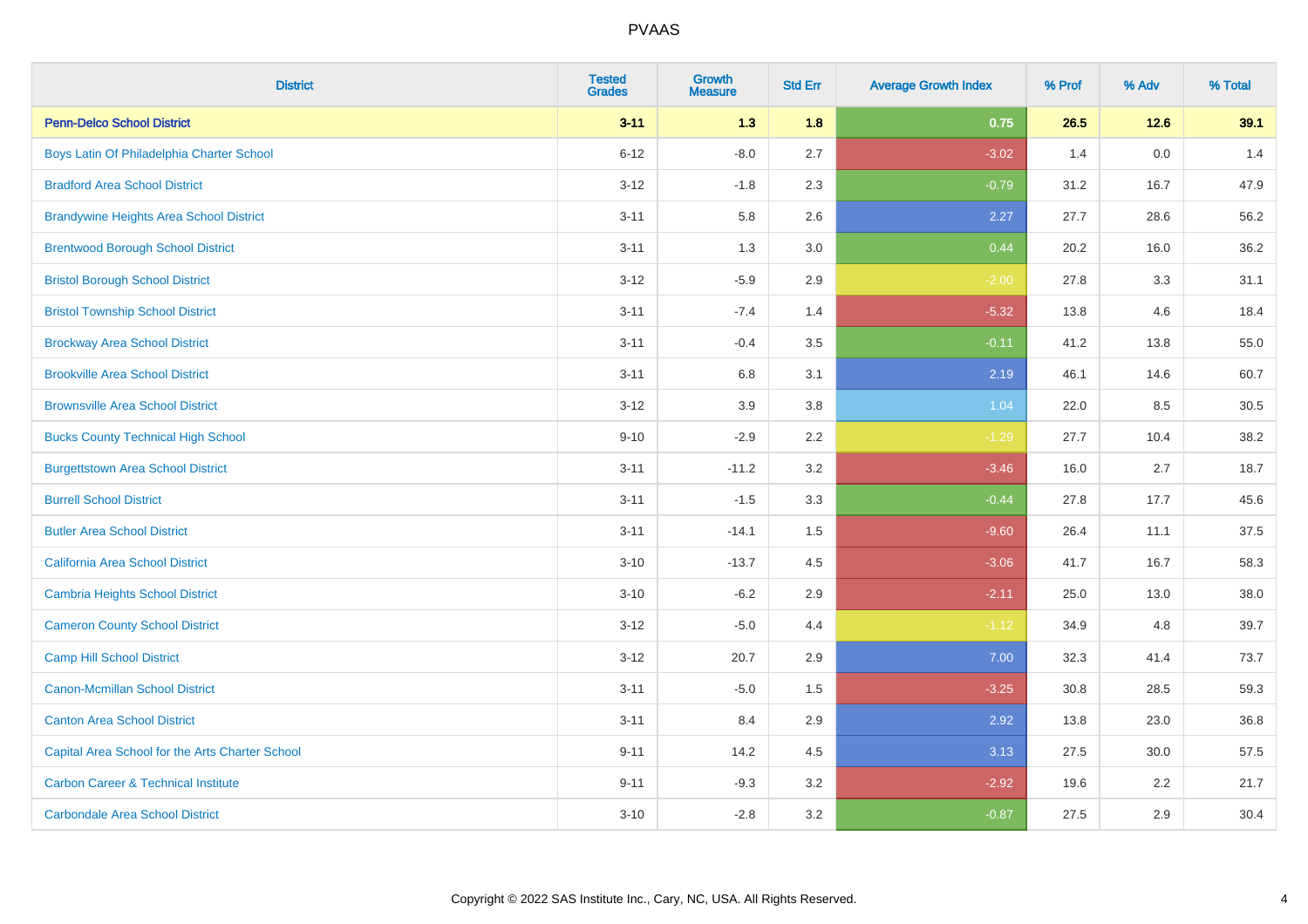| <b>District</b>                                         | <b>Tested</b><br><b>Grades</b> | <b>Growth</b><br><b>Measure</b> | <b>Std Err</b> | <b>Average Growth Index</b> | % Prof | % Adv   | % Total |
|---------------------------------------------------------|--------------------------------|---------------------------------|----------------|-----------------------------|--------|---------|---------|
| <b>Penn-Delco School District</b>                       | $3 - 11$                       | $1.3$                           | 1.8            | 0.75                        | 26.5   | $12.6$  | 39.1    |
| <b>Carlisle Area School District</b>                    | $3 - 11$                       | $-5.2$                          | 1.7            | $-2.99$                     | 28.0   | 19.3    | 47.3    |
| <b>Carlynton School District</b>                        | $3 - 11$                       | $-2.0$                          | 3.2            | $-0.62$                     | 27.9   | $5.2\,$ | 33.1    |
| <b>Carmichaels Area School District</b>                 | $3 - 10$                       | $-7.0$                          | 3.1            | $-2.30$                     | 17.8   | 9.6     | 27.4    |
| Catasauqua Area School District                         | $3-12$                         | $-7.3$                          | 2.8            | $-2.58$                     | 27.1   | 11.2    | 38.3    |
| <b>Centennial School District</b>                       | $3 - 10$                       | 1.5                             | 1.5            | 0.98                        | 23.6   | 12.4    | 36.0    |
| Center For Student Learning Charter School At Pennsbury | $6 - 12$                       | $-3.3$                          | 6.0            | $-0.55$                     | 23.1   | 0.0     | 23.1    |
| <b>Central Bucks School District</b>                    | $3 - 11$                       | 15.5                            | 0.9            | 17.94                       | 34.8   | 41.4    | 76.2    |
| <b>Central Cambria School District</b>                  | $3 - 11$                       | $-12.7$                         | 2.3            | $-5.61$                     | 19.4   | 7.4     | 26.9    |
| <b>Central Columbia School District</b>                 | $3 - 12$                       | 0.3                             | 2.3            | 0.12                        | 25.4   | 37.6    | 63.0    |
| <b>Central Dauphin School District</b>                  | $3 - 11$                       | $-5.2$                          | 1.2            | $-4.24$                     | 29.3   | 8.7     | 38.0    |
| <b>Central Fulton School District</b>                   | $3 - 11$                       | $-13.3$                         | 3.2            | $-4.20$                     | 18.1   | 9.7     | 27.8    |
| <b>Central Greene School District</b>                   | $3 - 11$                       | $-0.4$                          | 2.5            | $-0.15$                     | 27.8   | 14.8    | 42.6    |
| <b>Central Valley School District</b>                   | $3 - 10$                       | 4.7                             | 2.6            | 1.83                        | 37.8   | 18.5    | 56.3    |
| <b>Central York School District</b>                     | $3 - 12$                       | 12.9                            | 1.5            | 8.64                        | 31.4   | 24.1    | 55.5    |
| <b>Chambersburg Area School District</b>                | $3 - 11$                       | $-5.6$                          | 1.3            | $-4.42$                     | 24.2   | 15.2    | 39.4    |
| <b>Charleroi School District</b>                        | $3 - 11$                       | $-4.3$                          | 2.7            | $-1.55$                     | 22.2   | 15.9    | 38.1    |
| <b>Chartiers Valley School District</b>                 | $3 - 11$                       | $-9.1$                          | 2.1            | $-4.23$                     | 20.7   | 17.4    | 38.0    |
| <b>Chartiers-Houston School District</b>                | $3 - 10$                       | $-16.5$                         | 3.5            | $-4.79$                     | 26.3   | 6.6     | 32.9    |
| <b>Cheltenham School District</b>                       | $3 - 11$                       | $-17.6$                         | 2.0            | $-8.74$                     | 24.4   | 8.3     | 32.6    |
| <b>Chester Charter Scholars Academy Charter School</b>  | $3 - 12$                       | $-6.2$                          | 3.3            | $-1.88$                     | 2.2    | 0.0     | 2.2     |
| <b>Chester-Upland School District</b>                   | $3 - 11$                       | $-3.6$                          | 2.6            | $-1.38$                     | 1.6    | 0.0     | 1.6     |
| <b>Chestnut Ridge School District</b>                   | $3 - 12$                       | 4.0                             | 2.9            | 1.38                        | 33.2   | 11.0    | 44.2    |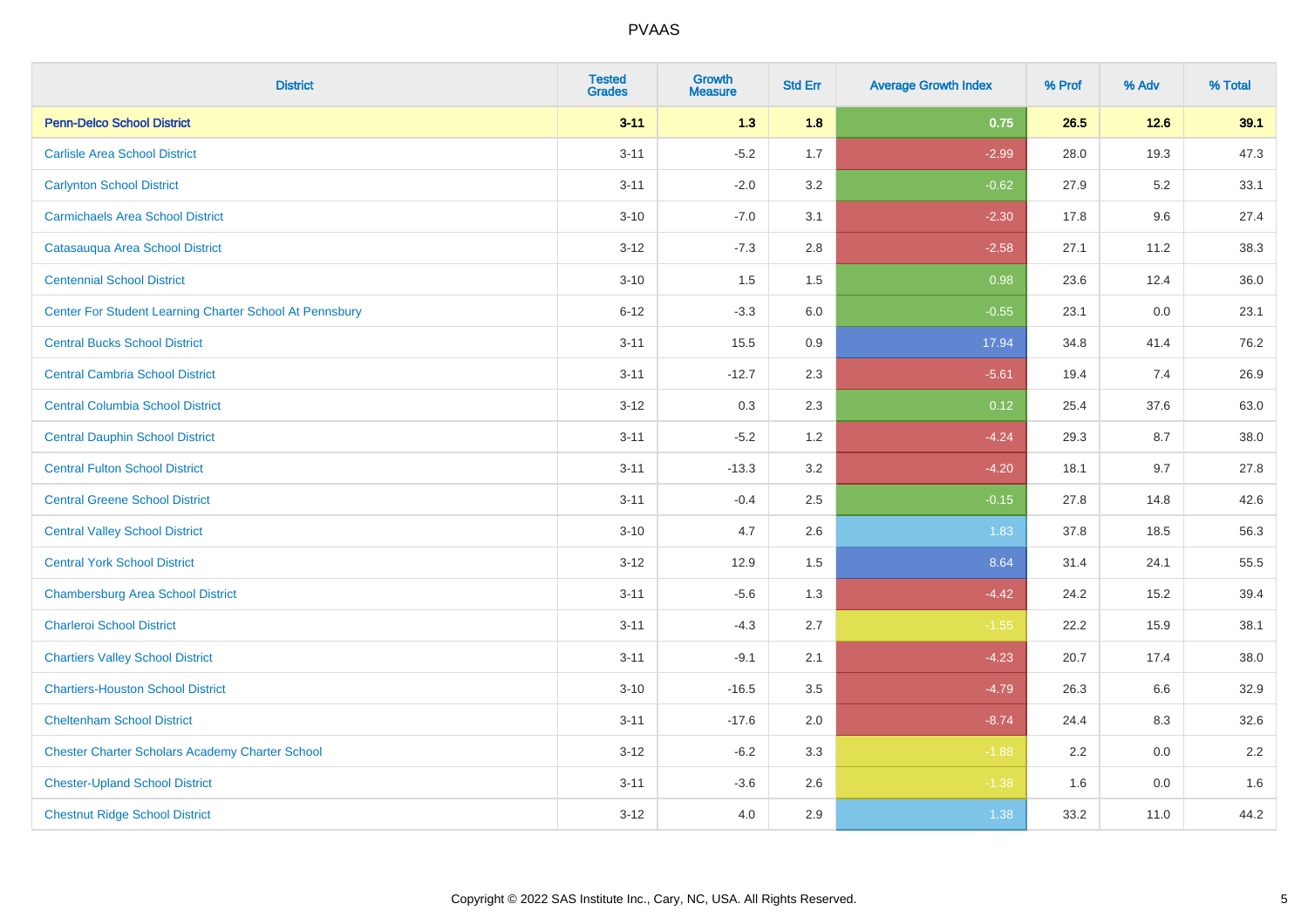| <b>District</b>                                    | <b>Tested</b><br><b>Grades</b> | Growth<br><b>Measure</b> | <b>Std Err</b> | <b>Average Growth Index</b> | % Prof | % Adv   | % Total |
|----------------------------------------------------|--------------------------------|--------------------------|----------------|-----------------------------|--------|---------|---------|
| <b>Penn-Delco School District</b>                  | $3 - 11$                       | 1.3                      | 1.8            | 0.75                        | 26.5   | $12.6$  | 39.1    |
| <b>Chichester School District</b>                  | $3 - 11$                       | $-1.8$                   | 4.2            | $-0.44$                     | 40.0   | 14.0    | 54.0    |
| <b>City CHS</b>                                    | $10 - 11$                      | $-5.6$                   | 2.4            | $-2.34$                     | 15.9   | 1.5     | 17.4    |
| <b>Clairton City School District</b>               | $3 - 11$                       | $-1.6$                   | 5.0            | $-0.32$                     | 3.8    | $0.5\,$ | 4.4     |
| <b>Clarion Area School District</b>                | $3 - 11$                       | 3.2                      | 3.7            | 0.88                        | 31.7   | 13.3    | 45.0    |
| <b>Clarion-Limestone Area School District</b>      | $3 - 12$                       | $-10.0$                  | 3.6            | $-2.76$                     | 28.3   | 20.0    | 48.3    |
| <b>Claysburg-Kimmel School District</b>            | $3 - 11$                       | $-1.2$                   | 5.2            | $-0.22$                     | 5.0    | 0.0     | $5.0$   |
| <b>Clearfield Area School District</b>             | $3 - 10$                       | $-1.3$                   | 3.7            | $-0.34$                     | 43.9   | 24.6    | 68.4    |
| <b>Coatesville Area School District</b>            | $3 - 11$                       | $-9.5$                   | 1.6            | $-5.81$                     | 12.8   | 3.3     | 16.2    |
| <b>Cocalico School District</b>                    | $3 - 11$                       | 12.3                     | 1.9            | 6.48                        | 28.2   | 32.3    | 60.5    |
| <b>Collegium Charter School</b>                    | $3 - 10$                       | 21.2                     | 2.6            | 8.18                        | 25.4   | 16.4    | 41.8    |
| <b>Colonial School District</b>                    | $3 - 11$                       | 22.1                     | 1.6            | 13.55                       | 27.2   | 43.5    | 70.6    |
| <b>Columbia Borough School District</b>            | $3 - 12$                       | $-1.1$                   | 3.6            | $-0.31$                     | 17.2   | 1.7     | 19.0    |
| Columbia-Montour AVTS                              | $9 - 10$                       | $-7.1$                   | 2.8            | $-2.52$                     | 19.5   | 3.2     | 22.7    |
| <b>Commodore Perry School District</b>             | $3 - 11$                       | $-10.4$                  | 4.5            | $-2.30$                     | 29.4   | 5.9     | 35.3    |
| <b>Commonwealth Charter Academy Charter School</b> | $3 - 10$                       | 4.2                      | 1.6            | 2.68                        | 27.0   | 15.6    | 42.5    |
| Community Academy Of Philadelphia Charter School   | $3 - 11$                       | 0.1                      | 2.6            | 0.06                        | 9.7    | 2.6     | 12.4    |
| <b>Conemaugh Township Area School District</b>     | $3 - 12$                       | 4.8                      | 3.5            | 1.39                        | 30.9   | 27.8    | 58.8    |
| <b>Conemaugh Valley School District</b>            | $3 - 12$                       | $-6.3$                   | 4.1            | $-1.54$                     | 23.7   | 5.1     | 28.8    |
| <b>Conestoga Valley School District</b>            | $3 - 11$                       | 2.4                      | 1.7            | 1.43                        | 35.0   | 23.5    | 58.5    |
| <b>Conewago Valley School District</b>             | $3 - 12$                       | 7.6                      | 1.7            | 4.46                        | 41.3   | 19.4    | 60.6    |
| <b>Conneaut School District</b>                    | $3 - 12$                       | $-2.3$                   | 2.6            | $-0.91$                     | 27.4   | 9.7     | 37.1    |
| <b>Connellsville Area School District</b>          | $3 - 11$                       | $-5.3$                   | 2.0            | $-2.67$                     | 24.2   | 5.0     | 29.1    |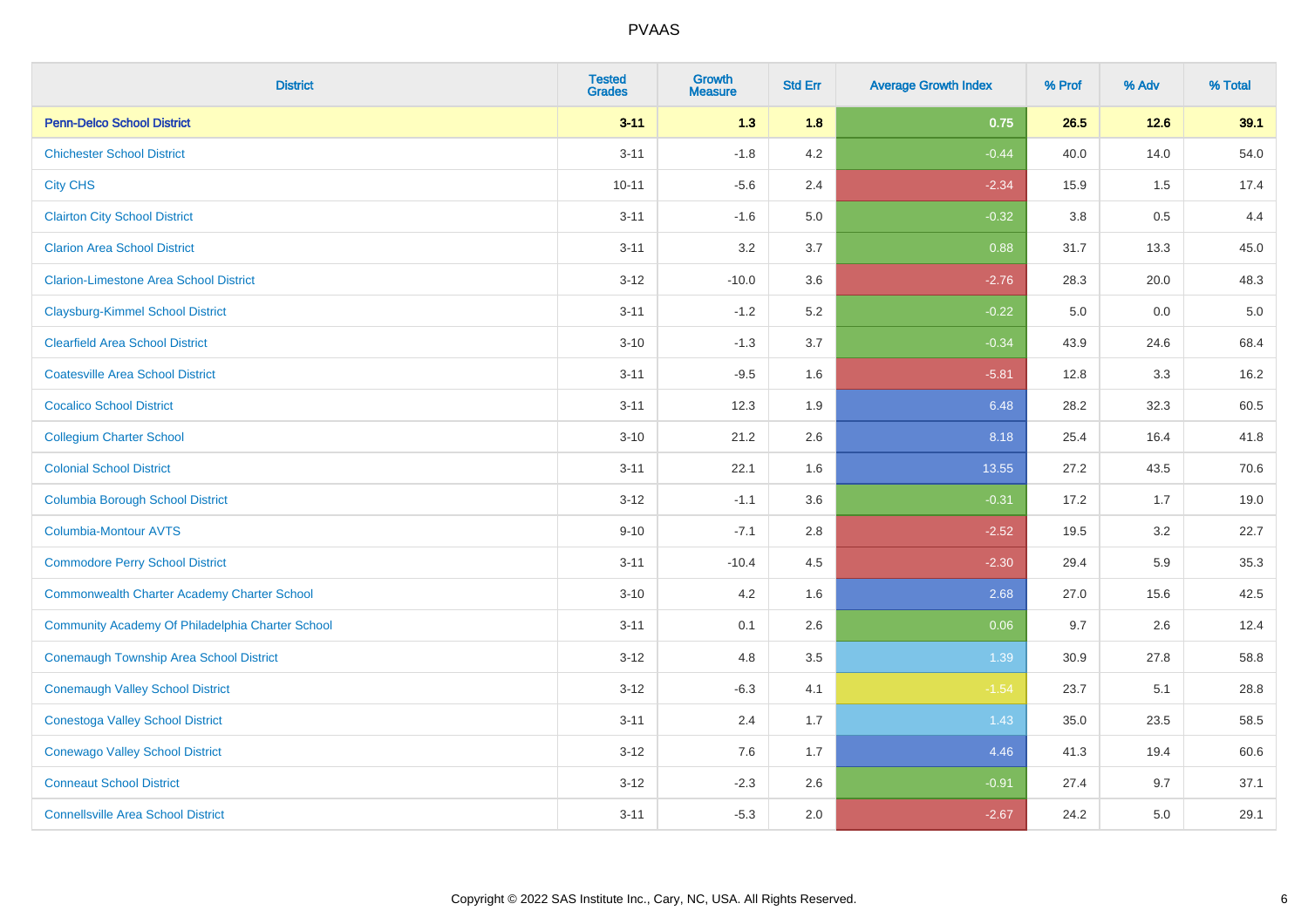| <b>District</b>                           | <b>Tested</b><br><b>Grades</b> | Growth<br><b>Measure</b> | <b>Std Err</b> | <b>Average Growth Index</b> | % Prof | % Adv  | % Total |
|-------------------------------------------|--------------------------------|--------------------------|----------------|-----------------------------|--------|--------|---------|
| <b>Penn-Delco School District</b>         | $3 - 11$                       | 1.3                      | 1.8            | 0.75                        | 26.5   | $12.6$ | 39.1    |
| <b>Conrad Weiser Area School District</b> | $3 - 11$                       | 7.1                      | 2.1            | 3.34                        | 28.2   | 14.4   | 42.6    |
| <b>Cornell School District</b>            | $3 - 11$                       | $-5.5$                   | 4.6            | $-1.20$                     | 11.3   | 3.2    | 14.5    |
| <b>Cornwall-Lebanon School District</b>   | $3 - 11$                       | $8.2\,$                  | 1.6            | 5.24                        | 28.0   | 20.5   | 48.6    |
| <b>Corry Area School District</b>         | $3 - 11$                       | $-6.8$                   | 2.3            | $-3.01$                     | 24.0   | 8.8    | 32.8    |
| <b>Coudersport Area School District</b>   | $3 - 11$                       | 14.8                     | 3.4            | 4.33                        | 34.7   | 28.0   | 62.7    |
| <b>Council Rock School District</b>       | $3 - 11$                       | 13.5                     | 1.1            | 12.27                       | 32.0   | 35.4   | 67.4    |
| <b>Cranberry Area School District</b>     | $3 - 12$                       | $-0.9$                   | 3.1            | $-0.29$                     | 25.5   | 9.7    | 35.2    |
| <b>Crawford Central School District</b>   | $3 - 11$                       | 5.7                      | 2.1            | 2.71                        | 26.4   | 15.8   | 42.1    |
| <b>Crestwood School District</b>          | $3 - 11$                       | $-3.4$                   | $2.2\,$        | $-1.52$                     | 33.1   | 21.7   | 54.9    |
| <b>Cumberland Valley School District</b>  | $3 - 12$                       | 18.6                     | 1.2            | 15.79                       | 31.3   | 39.2   | 70.5    |
| <b>Dallas School District</b>             | $3 - 11$                       | 8.1                      | 2.1            | 3.87                        | 32.4   | 22.4   | 54.8    |
| <b>Dallastown Area School District</b>    | $3 - 11$                       | 19.9                     | 1.4            | 14.14                       | 36.8   | 34.2   | 71.0    |
| Daniel Boone Area School District         | $3 - 12$                       | 0.9                      | 1.9            | 0.46                        | 28.9   | 22.0   | 51.0    |
| <b>Danville Area School District</b>      | $3 - 11$                       | 18.4                     | 2.6            | 7.19                        | 32.0   | 46.1   | 78.1    |
| <b>Dauphin County Technical School</b>    | $9 - 11$                       | $-3.9$                   | 2.3            | $-1.67$                     | 18.3   | 11.1   | 29.3    |
| <b>Deer Lakes School District</b>         | $3 - 11$                       | $-10.0$                  | 2.5            | $-4.02$                     | 27.7   | 9.9    | 37.6    |
| <b>Delaware Valley School District</b>    | $3 - 11$                       | 15.7                     | 1.6            | 9.62                        | 36.7   | 32.1   | 68.8    |
| <b>Derry Area School District</b>         | $3 - 11$                       | $-11.8$                  | 2.6            | $-4.53$                     | 34.8   | 6.1    | 40.9    |
| <b>Derry Township School District</b>     | $3 - 10$                       | 20.1                     | 2.0            | 10.20                       | 32.8   | 46.9   | 79.7    |
| <b>Donegal School District</b>            | $3 - 12$                       | 5.9                      | 2.2            | 2.72                        | 34.1   | 23.1   | 57.2    |
| <b>Dover Area School District</b>         | $3 - 12$                       | 7.1                      | 1.9            | 3.78                        | 33.0   | 18.7   | 51.7    |
| Downingtown Area School District          | $3 - 11$                       | 4.4                      | 1.1            | 4.06                        | 30.1   | 32.0   | 62.2    |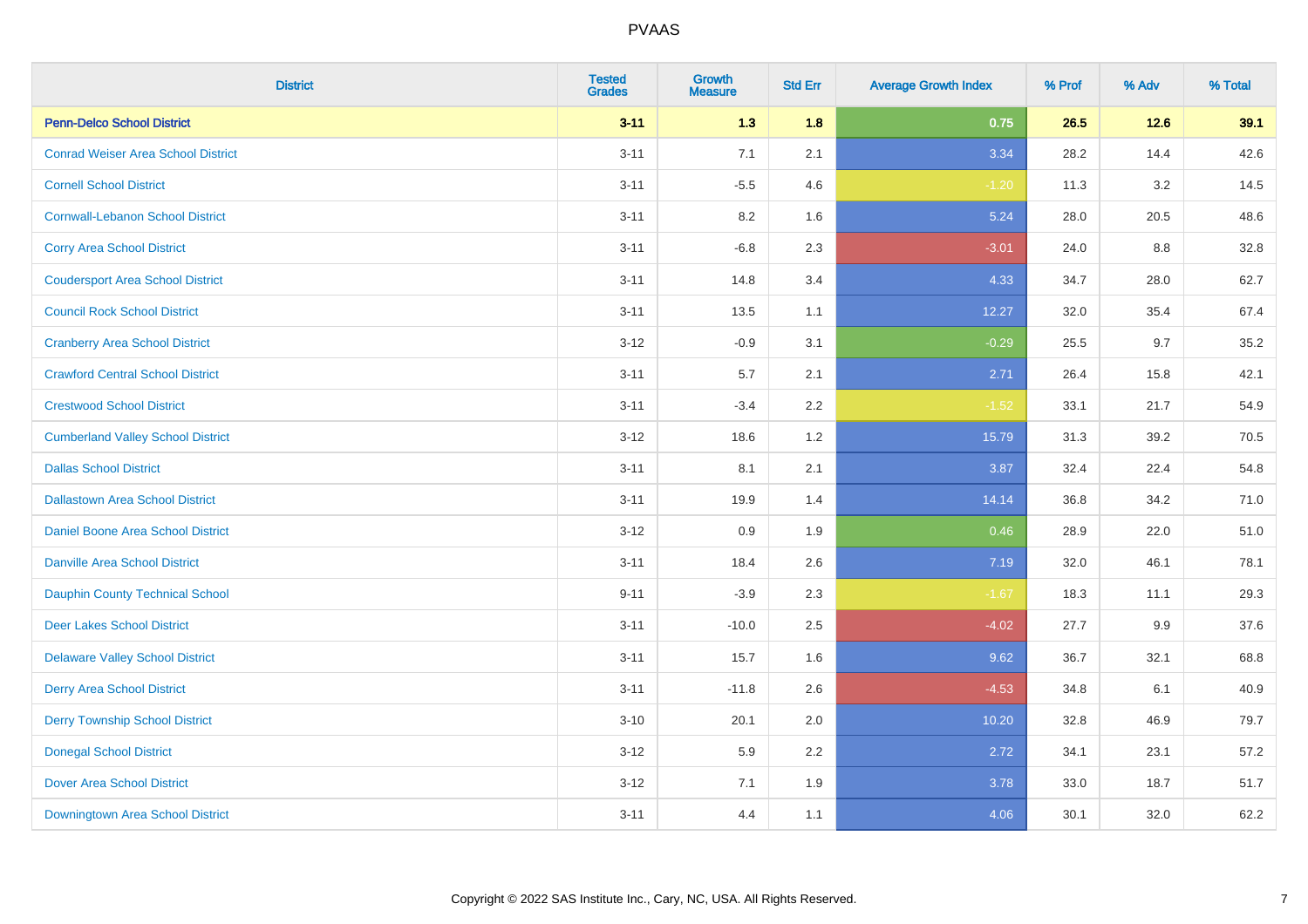| <b>District</b>                                   | <b>Tested</b><br><b>Grades</b> | <b>Growth</b><br><b>Measure</b> | <b>Std Err</b> | <b>Average Growth Index</b> | % Prof | % Adv | % Total |
|---------------------------------------------------|--------------------------------|---------------------------------|----------------|-----------------------------|--------|-------|---------|
| <b>Penn-Delco School District</b>                 | $3 - 11$                       | 1.3                             | 1.8            | 0.75                        | 26.5   | 12.6  | 39.1    |
| Dr Robert Ketterer Charter School Inc             | $6 - 12$                       | 7.1                             | 4.3            | 1.66                        | 7.3    | 1.7   | 9.0     |
| <b>Dubois Area School District</b>                | $3 - 11$                       | $-2.8$                          | 2.0            | $-1.37$                     | 35.5   | 19.0  | 54.6    |
| <b>Dunmore School District</b>                    | $3 - 11$                       | $-12.2$                         | 2.7            | $-4.51$                     | 15.0   | 5.3   | 20.4    |
| <b>East Allegheny School District</b>             | $3 - 11$                       | $-6.4$                          | 3.0            | $-2.11$                     | 21.0   | 7.4   | 28.4    |
| <b>East Lycoming School District</b>              | $3 - 11$                       | $-10.9$                         | 2.1            | $-5.08$                     | 22.5   | 8.2   | 30.8    |
| <b>East Penn School District</b>                  | $3 - 11$                       | 8.9                             | 1.2            | 7.61                        | 32.8   | 26.4  | 59.2    |
| East Pennsboro Area School District               | $3 - 11$                       | 4.8                             | 2.1            | 2.26                        | 36.8   | 16.9  | 53.7    |
| East Stroudsburg Area School District             | $3 - 11$                       | $-4.9$                          | 1.4            | $-3.38$                     | 22.7   | 12.5  | 35.2    |
| <b>Eastern Lancaster County School District</b>   | $3 - 12$                       | 2.9                             | 3.2            | 0.91                        | 35.2   | 36.4  | 71.6    |
| Eastern Lebanon County School District            | $3 - 11$                       | 4.0                             | 2.1            | 1.89                        | 23.5   | 11.5  | 35.0    |
| <b>Eastern York School District</b>               | $3 - 11$                       | $-6.2$                          | 2.3            | $-2.70$                     | 27.8   | 18.5  | 46.4    |
| <b>Easton Area School District</b>                | $3 - 12$                       | 6.3                             | 1.3            | 4.91                        | 24.1   | 13.0  | 37.1    |
| <b>Elizabeth Forward School District</b>          | $3 - 11$                       | $-5.5$                          | 2.5            | $-2.25$                     | 32.2   | 12.8  | 45.0    |
| <b>Elizabethtown Area School District</b>         | $3 - 12$                       | 7.1                             | 1.7            | 4.19                        | 36.4   | 27.6  | 64.0    |
| <b>Elk Lake School District</b>                   | $3 - 11$                       | $-6.1$                          | 2.9            | $-2.12$                     | 26.3   | 11.6  | 37.9    |
| <b>Ellwood City Area School District</b>          | $3 - 11$                       | $-12.5$                         | 3.1            | $-4.00$                     | 26.7   | 8.7   | 35.4    |
| <b>Environmental Charter School At Frick Park</b> | $3-9$                          | $-6.2$                          | 3.7            | $-1.67$                     | 25.9   | 3.4   | 29.3    |
| <b>Ephrata Area School District</b>               | $3 - 11$                       | $6.8\,$                         | 1.7            | 4.08                        | 31.6   | 17.1  | 48.8    |
| <b>Erie City School District</b>                  | $3 - 12$                       | $-4.5$                          | 1.4            | $-3.09$                     | 13.4   | 6.7   | 20.1    |
| Esperanza Academy Charter School                  | $4 - 11$                       | 2.1                             | 2.1            | 1.01                        | 14.2   | 3.6   | 17.8    |
| <b>Esperanza Cyber Charter School</b>             | $3 - 11$                       | 7.1                             | 6.1            | $1.15$                      | 8.8    | 2.9   | 11.8    |
| <b>Everett Area School District</b>               | $3 - 11$                       | $-1.1$                          | 3.1            | $-0.34$                     | 34.2   | 13.2  | 47.4    |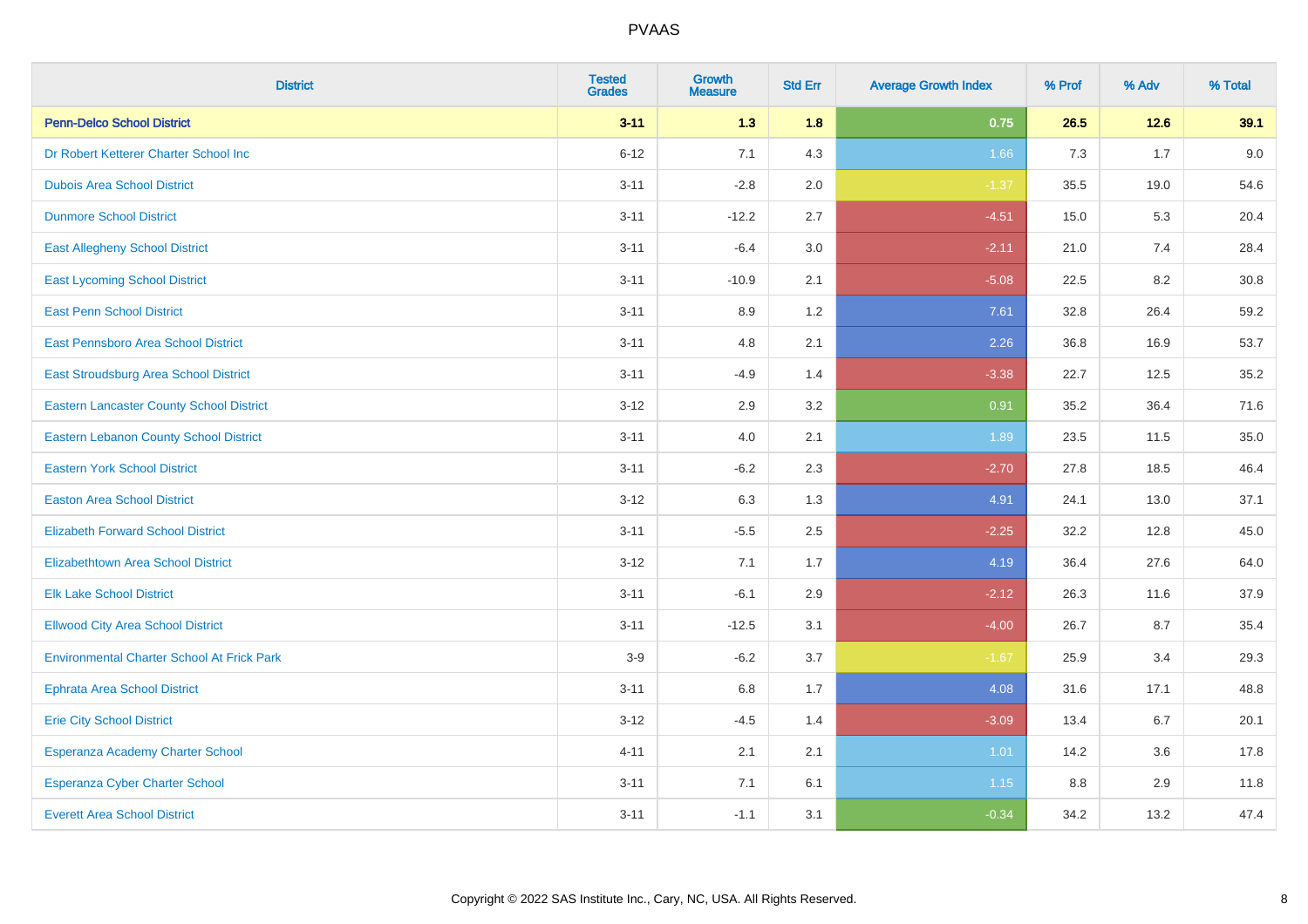| <b>District</b>                                   | <b>Tested</b><br><b>Grades</b> | <b>Growth</b><br><b>Measure</b> | <b>Std Err</b> | <b>Average Growth Index</b> | % Prof | % Adv | % Total |
|---------------------------------------------------|--------------------------------|---------------------------------|----------------|-----------------------------|--------|-------|---------|
| <b>Penn-Delco School District</b>                 | $3 - 11$                       | 1.3                             | 1.8            | 0.75                        | 26.5   | 12.6  | 39.1    |
| <b>Evergreen Community Charter School</b>         | $6 - 11$                       | $-1.1$                          | 4.7            | $-0.23$                     | 34.6   | 26.9  | 61.5    |
| <b>Executive Education Academy Charter School</b> | $3 - 10$                       | $-14.6$                         | 3.0            | $-4.81$                     | 8.5    | 1.2   | 9.8     |
| <b>Exeter Township School District</b>            | $3 - 11$                       | $-1.0$                          | 1.7            | $-0.58$                     | 27.2   | 15.6  | 42.8    |
| <b>Fairfield Area School District</b>             | $3 - 11$                       | $-0.5$                          | 3.6            | $-0.13$                     | 43.9   | 6.1   | 50.0    |
| <b>Fairview School District</b>                   | $3 - 11$                       | 8.3                             | 2.4            | 3.43                        | 41.9   | 34.9  | 76.7    |
| <b>Fannett-Metal School District</b>              | $3 - 11$                       | $-22.3$                         | 4.8            | $-4.65$                     | 16.4   | 6.6   | 23.0    |
| <b>Farrell Area School District</b>               | $3 - 11$                       | $-1.9$                          | 4.2            | $-0.44$                     | 9.3    | 11.6  | 20.9    |
| <b>Ferndale Area School District</b>              | $3 - 10$                       | $-1.1$                          | 4.1            | $-0.27$                     | 21.0   | 7.9   | 29.0    |
| <b>Fleetwood Area School District</b>             | $3 - 10$                       | 10.4                            | 2.0            | 5.19                        | 31.7   | 25.8  | 57.5    |
| <b>Forbes Road School District</b>                | $3 - 11$                       | $-11.5$                         | 4.7            | $-2.43$                     | 23.1   | 10.3  | 33.3    |
| <b>Forest Area School District</b>                | $3 - 11$                       | $-1.8$                          | 4.7            | $-0.37$                     | 18.9   | 15.1  | 34.0    |
| <b>Forest City Regional School District</b>       | $3 - 12$                       | $-1.2$                          | 3.6            | $-0.33$                     | 26.5   | 8.2   | 34.7    |
| <b>Forest Hills School District</b>               | $3 - 11$                       | 1.8                             | 2.5            | 0.71                        | 28.8   | 10.3  | 39.1    |
| <b>Fort Cherry School District</b>                | $3 - 10$                       | $-0.7$                          | 3.1            | $-0.21$                     | 30.6   | 14.1  | 44.7    |
| <b>Fort Leboeuf School District</b>               | $3 - 11$                       | $3.5\,$                         | 2.2            | 1.58                        | 32.0   | 16.8  | 48.8    |
| Fox Chapel Area School District                   | $3 - 11$                       | 17.6                            | 1.9            | 9.47                        | 22.9   | 52.0  | 74.9    |
| <b>Franklin Area School District</b>              | $3 - 11$                       | $-3.7$                          | 2.6            | $-1.43$                     | 30.5   | 5.9   | 36.4    |
| <b>Franklin Regional School District</b>          | $3 - 11$                       | 11.3                            | 1.8            | 6.13                        | 30.0   | 35.0  | 65.0    |
| <b>Frazier School District</b>                    | $3 - 11$                       | $-18.9$                         | 3.4            | $-5.49$                     | 18.3   | 1.4   | 19.7    |
| <b>Freedom Area School District</b>               | $3 - 11$                       | $-6.3$                          | 3.1            | $-2.04$                     | 22.9   | 8.4   | 31.3    |
| <b>Freeport Area School District</b>              | $3 - 10$                       | $-0.2$                          | 2.1            | $-0.10$                     | 37.4   | 29.8  | 67.2    |
| <b>Galeton Area School District</b>               | $3 - 11$                       | 5.4                             | 5.4            | 1.01                        | 33.3   | 22.2  | 55.6    |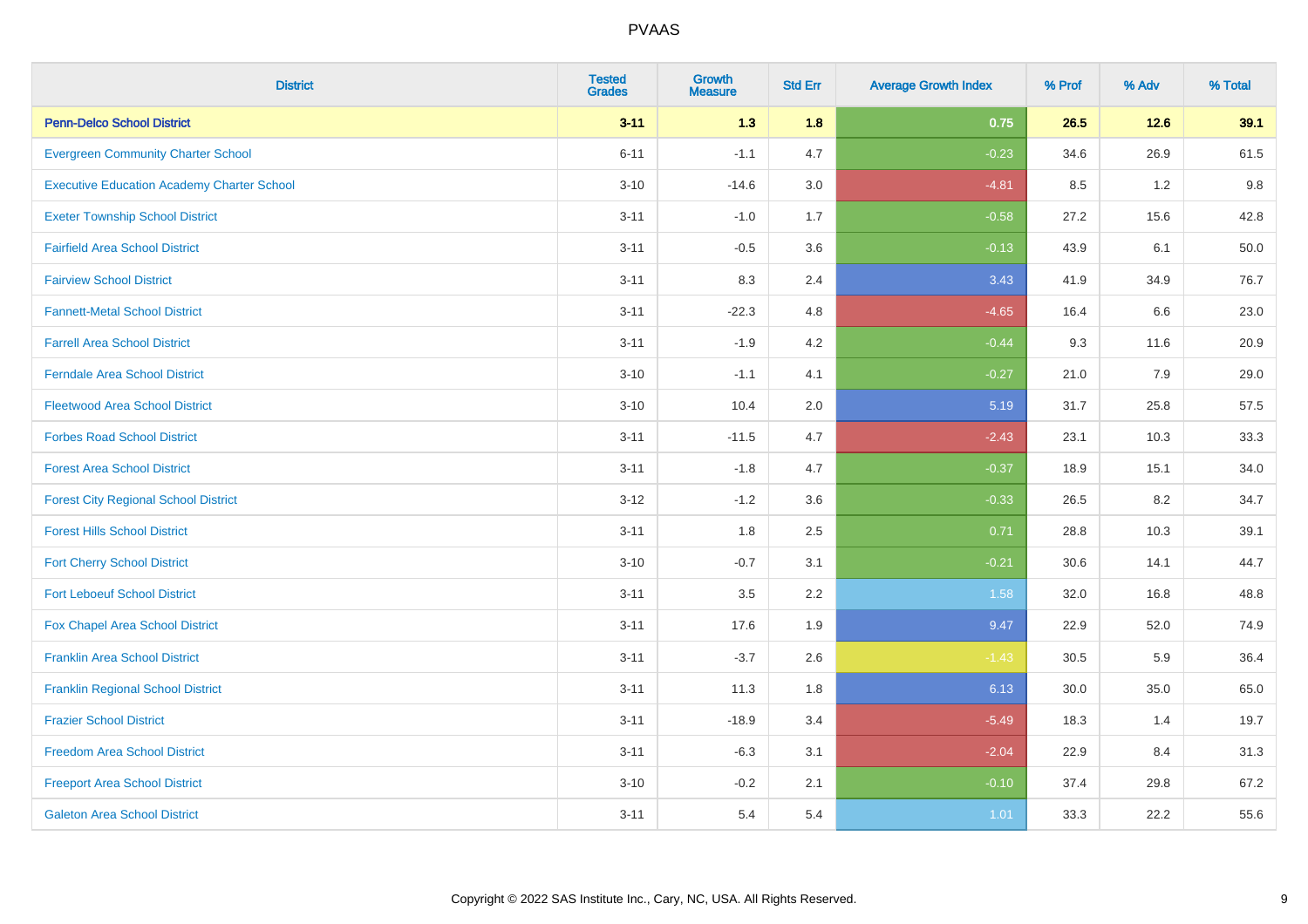| <b>District</b>                               | <b>Tested</b><br><b>Grades</b> | <b>Growth</b><br><b>Measure</b> | <b>Std Err</b> | <b>Average Growth Index</b> | % Prof | % Adv  | % Total |
|-----------------------------------------------|--------------------------------|---------------------------------|----------------|-----------------------------|--------|--------|---------|
| <b>Penn-Delco School District</b>             | $3 - 11$                       | 1.3                             | 1.8            | 0.75                        | 26.5   | $12.6$ | 39.1    |
| <b>Garnet Valley School District</b>          | $3 - 10$                       | 0.2                             | 1.7            | 0.13                        | 34.9   | 26.4   | 61.3    |
| <b>Gateway School District</b>                | $3 - 11$                       | 3.1                             | 2.0            | 1.55                        | 35.7   | 18.5   | 54.2    |
| <b>General Mclane School District</b>         | $3 - 11$                       | $-10.7$                         | 2.4            | $-4.40$                     | 34.0   | 15.6   | 49.6    |
| <b>Gettysburg Area School District</b>        | $3 - 11$                       | $-6.0$                          | 2.0            | $-3.02$                     | 28.8   | 19.6   | 48.5    |
| <b>Girard School District</b>                 | $3 - 11$                       | $-12.3$                         | 2.6            | $-4.76$                     | 29.7   | 18.9   | 48.6    |
| <b>Glendale School District</b>               | $3 - 10$                       | 7.9                             | 3.5            | 2.25                        | 42.6   | 9.3    | 51.8    |
| <b>Governor Mifflin School District</b>       | $3 - 11$                       | $-4.4$                          | 1.6            | $-2.69$                     | 30.3   | 7.7    | 38.0    |
| <b>Great Valley School District</b>           | $3 - 11$                       | 5.4                             | 2.0            | 2.77                        | 33.8   | 33.5   | 67.3    |
| <b>Greater Johnstown School District</b>      | $3 - 11$                       | $-3.5$                          | 2.4            | $-1.45$                     | 10.3   | 1.3    | 11.5    |
| <b>Greater Latrobe School District</b>        | $3 - 11$                       | $-14.1$                         | 2.0            | $-7.14$                     | 41.0   | 12.6   | 53.6    |
| <b>Greater Nanticoke Area School District</b> | $3 - 12$                       | $-6.8$                          | 2.6            | $-2.58$                     | 15.2   | 8.9    | 24.1    |
| <b>Greencastle-Antrim School District</b>     | $3 - 11$                       | $-0.3$                          | 2.0            | $-0.14$                     | 30.9   | 22.2   | 53.1    |
| <b>Greensburg Salem School District</b>       | $3 - 11$                       | $-6.9$                          | 2.2            | $-3.06$                     | 30.3   | 13.3   | 43.6    |
| <b>Greenville Area School District</b>        | $3 - 11$                       | $-13.2$                         | 3.0            | $-4.45$                     | 32.1   | 4.6    | 36.7    |
| <b>Greenwood School District</b>              | $3 - 11$                       | 11.3                            | 3.6            | 3.14                        | 31.2   | 32.8   | 63.9    |
| <b>Grove City Area School District</b>        | $3 - 12$                       | $-8.8$                          | 2.3            | $-3.89$                     | 25.6   | 16.4   | 42.0    |
| <b>Halifax Area School District</b>           | $3 - 11$                       | 5.8                             | 3.5            | 1.64                        | 32.1   | 18.9   | 50.9    |
| <b>Hamburg Area School District</b>           | $3 - 11$                       | $0.6\,$                         | 2.4            | 0.25                        | 28.0   | 15.5   | 43.6    |
| <b>Hampton Township School District</b>       | $3 - 11$                       | 7.4                             | 2.0            | 3.79                        | 37.9   | 39.2   | 77.0    |
| <b>Hanover Area School District</b>           | $3 - 11$                       | $-14.7$                         | 4.7            | $-3.13$                     | 12.1   | 3.0    | 15.2    |
| <b>Hanover Public School District</b>         | $3 - 11$                       | $-12.4$                         | 2.7            | $-4.50$                     | 22.7   | 6.2    | 28.9    |
| <b>Harbor Creek School District</b>           | $3 - 11$                       | 13.4                            | 2.3            | 5.80                        | 34.5   | 40.7   | 75.2    |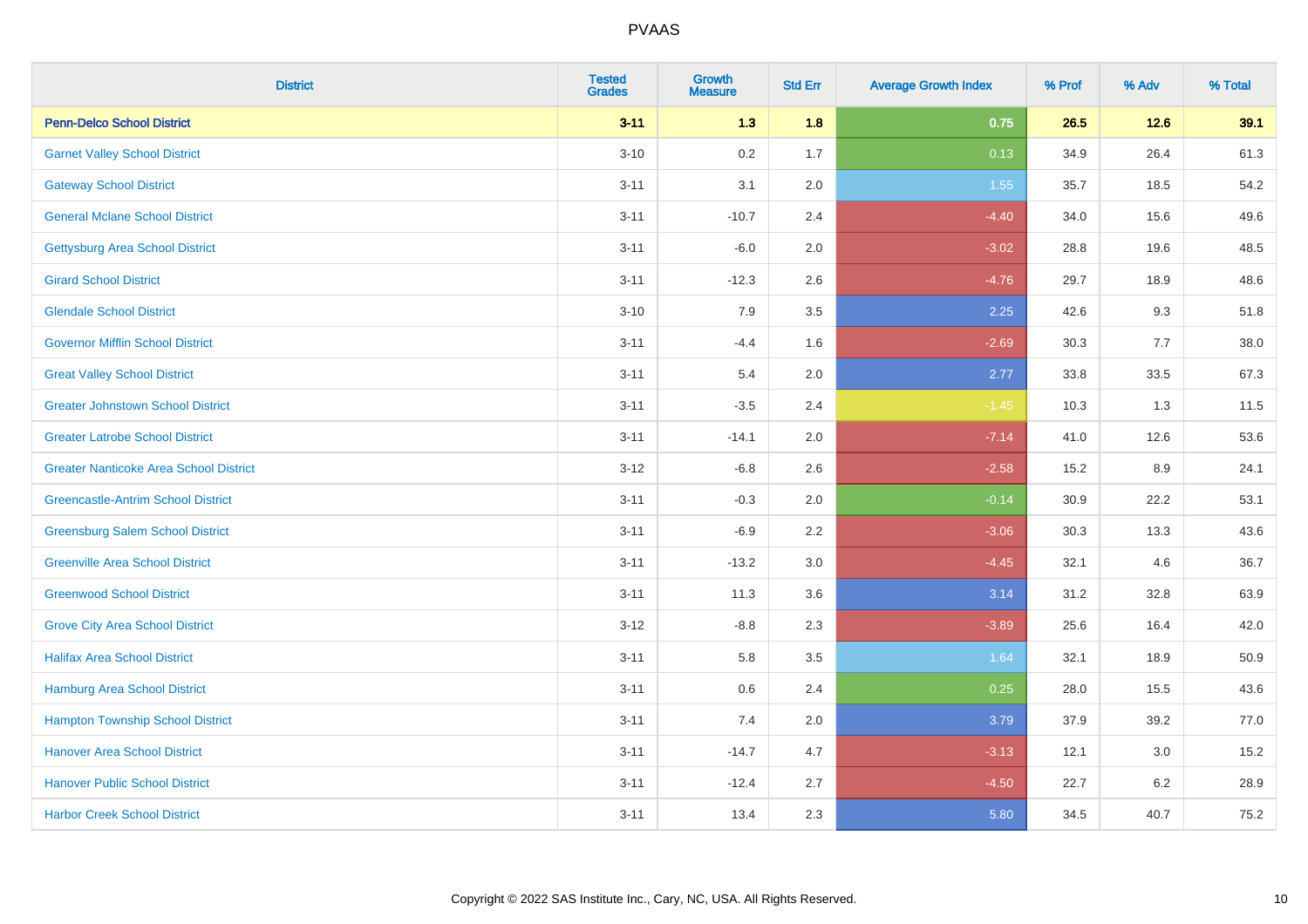| <b>District</b>                               | <b>Tested</b><br><b>Grades</b> | <b>Growth</b><br><b>Measure</b> | <b>Std Err</b> | <b>Average Growth Index</b> | % Prof | % Adv   | % Total |
|-----------------------------------------------|--------------------------------|---------------------------------|----------------|-----------------------------|--------|---------|---------|
| <b>Penn-Delco School District</b>             | $3 - 11$                       | 1.3                             | 1.8            | 0.75                        | 26.5   | $12.6$  | 39.1    |
| Harmony Area School District                  | $3 - 10$                       | $-5.7$                          | 5.0            | $-1.13$                     | 33.3   | 0.0     | 33.3    |
| <b>Harrisburg City School District</b>        | $3 - 11$                       | $-0.2$                          | 2.0            | $-0.11$                     | 6.0    | 2.0     | 8.0     |
| <b>Hatboro-Horsham School District</b>        | $3 - 11$                       | $-2.7$                          | 1.6            | $-1.65$                     | 27.9   | 17.9    | 45.8    |
| <b>Haverford Township School District</b>     | $3 - 11$                       | 1.4                             | 1.4            | 1.05                        | 36.7   | 26.3    | 63.0    |
| <b>Hazleton Area School District</b>          | $3 - 11$                       | 6.0                             | 1.6            | 3.85                        | 20.5   | $9.0\,$ | 29.5    |
| <b>Hempfield Area School District</b>         | $3 - 12$                       | $-10.2$                         | 1.6            | $-6.37$                     | 28.1   | 19.2    | 47.3    |
| <b>Hempfield School District</b>              | $3 - 11$                       | 13.4                            | 1.3            | 10.53                       | 29.9   | 36.8    | 66.7    |
| <b>Hermitage School District</b>              | $3-12$                         | 14.0                            | 2.5            | 5.59                        | 34.0   | 27.0    | 61.0    |
| <b>Highlands School District</b>              | $3 - 11$                       | $-1.3$                          | 2.3            | $-0.55$                     | 32.6   | 10.5    | 43.0    |
| <b>Hollidaysburg Area School District</b>     | $3 - 11$                       | $-2.7$                          | 1.6            | $-1.64$                     | 32.6   | 15.2    | 47.8    |
| <b>Homer-Center School District</b>           | $3 - 11$                       | 8.8                             | 3.5            | 2.53                        | 38.0   | 17.7    | 55.8    |
| Hope For Hyndman Charter School               | $3 - 11$                       | 5.1                             | 5.8            | 0.88                        | 14.3   | 7.1     | 21.4    |
| <b>Hopewell Area School District</b>          | $3 - 11$                       | 0.8                             | 2.6            | 0.31                        | 34.5   | 12.4    | 46.9    |
| Huntingdon Area School District               | $3 - 11$                       | 5.8                             | 2.6            | 2.28                        | 27.8   | 17.4    | 45.2    |
| Imhotep Institute Charter High School         | $9 - 11$                       | $-17.6$                         | 5.8            | $-3.03$                     | 15.4   | 0.0     | 15.4    |
| <b>Indiana Area School District</b>           | $3 - 11$                       | 12.0                            | 2.0            | 5.98                        | 30.0   | 30.4    | 60.3    |
| <b>Innovative Arts Academy Charter School</b> | $6 - 11$                       | $-7.2$                          | 2.5            | $-2.83$                     | 2.0    | 0.0     | 2.0     |
| Insight PA Cyber Charter School               | $3 - 11$                       | $-9.4$                          | 5.8            | $-1.62$                     | 25.6   | 4.6     | 30.2    |
| <b>Interboro School District</b>              | $3-12$                         | $-8.4$                          | 2.0            | $-4.27$                     | 27.6   | 6.4     | 34.1    |
| <b>Iroquois School District</b>               | $3 - 11$                       | 13.6                            | 2.8            | 4.83                        | 33.3   | 16.0    | 49.4    |
| <b>Jamestown Area School District</b>         | $3 - 11$                       | $-9.5$                          | 4.1            | $-2.33$                     | 41.5   | 4.9     | 46.3    |
| Jeannette City School District                | $3 - 11$                       | $-0.7$                          | 3.4            | $-0.20$                     | 26.8   | 4.1     | 30.9    |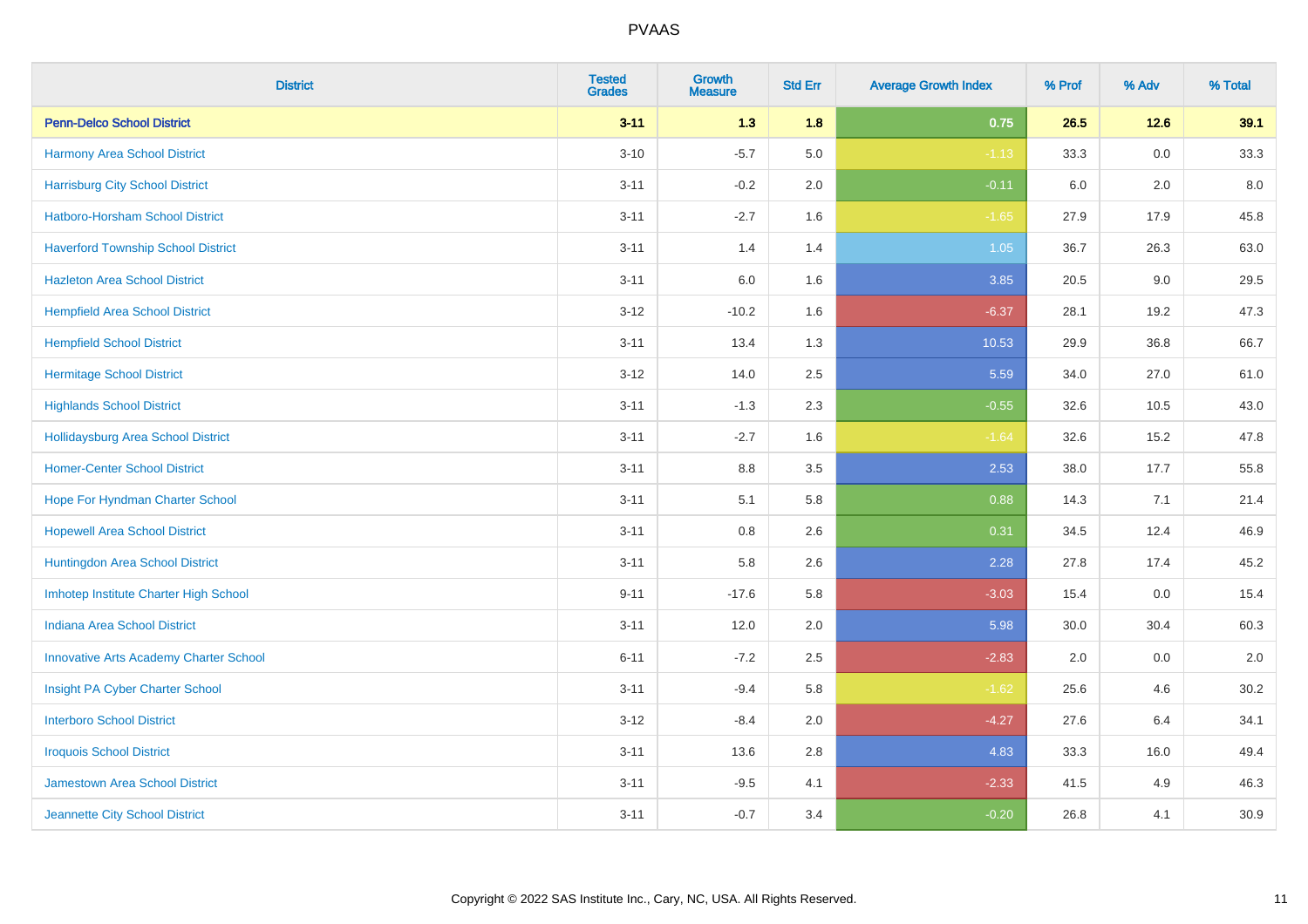| <b>District</b>                                 | <b>Tested</b><br><b>Grades</b> | <b>Growth</b><br><b>Measure</b> | <b>Std Err</b> | <b>Average Growth Index</b> | % Prof | % Adv   | % Total |
|-------------------------------------------------|--------------------------------|---------------------------------|----------------|-----------------------------|--------|---------|---------|
| <b>Penn-Delco School District</b>               | $3 - 11$                       | 1.3                             | 1.8            | 0.75                        | 26.5   | 12.6    | 39.1    |
| Jefferson County-Dubois AVTS                    | $9 - 11$                       | $-11.7$                         | 3.1            | $-3.72$                     | 17.6   | $2.8\,$ | 20.4    |
| Jefferson-Morgan School District                | $3 - 10$                       | $-12.0$                         | 3.9            | $-3.09$                     | 28.6   | 6.1     | 34.7    |
| <b>Jenkintown School District</b>               | $3 - 11$                       | $-7.9$                          | 4.1            | $-1.92$                     | 34.1   | 27.3    | 61.4    |
| <b>Jersey Shore Area School District</b>        | $3 - 11$                       | 0.7                             | 2.5            | 0.27                        | 39.3   | 13.6    | 52.9    |
| Jim Thorpe Area School District                 | $3 - 11$                       | $-10.9$                         | 2.4            | $-4.48$                     | 19.5   | 6.0     | 25.5    |
| Johnsonburg Area School District                | $3 - 11$                       | 5.0                             | 3.9            | 1.27                        | 35.5   | 11.8    | 47.4    |
| <b>Juniata County School District</b>           | $3 - 12$                       | 7.7                             | 2.0            | 3.81                        | 22.9   | 18.9    | 41.8    |
| Juniata Valley School District                  | $3 - 11$                       | 1.6                             | 3.2            | 0.51                        | 23.1   | 9.4     | 32.5    |
| <b>Kane Area School District</b>                | $3 - 10$                       | 8.8                             | 2.9            | 3.07                        | 31.4   | 19.8    | 51.2    |
| Karns City Area School District                 | $3 - 11$                       | $-7.2$                          | 2.6            | $-2.71$                     | 26.4   | 20.8    | 47.2    |
| <b>Kennett Consolidated School District</b>     | $3 - 11$                       | $-10.4$                         | 1.7            | $-6.27$                     | 28.7   | 14.0    | 42.7    |
| <b>Keystone Central School District</b>         | $3 - 11$                       | 3.6                             | 1.8            | 2.04                        | 27.1   | 14.6    | 41.8    |
| <b>Keystone Education Center Charter School</b> | $3 - 12$                       | $-6.5$                          | 5.1            | $-1.28$                     | 0.0    | 0.0     | 0.0     |
| <b>Keystone Oaks School District</b>            | $3 - 11$                       | $-7.2$                          | 2.3            | $-3.14$                     | 30.0   | 11.1    | 41.0    |
| <b>Keystone School District</b>                 | $3 - 11$                       | 7.8                             | 5.7            | 1.37                        | 35.0   | 45.0    | 80.0    |
| <b>KIPP Dubois Charter School</b>               | $9 - 10$                       | $-3.0$                          | 3.1            | $-0.95$                     | 10.0   | 0.0     | 10.0    |
| <b>Kiski Area School District</b>               | $3 - 11$                       | $-4.0$                          | 2.0            | $-1.99$                     | 23.1   | 18.2    | 41.3    |
| <b>Kutztown Area School District</b>            | $3 - 12$                       | 9.3                             | 2.8            | 3.34                        | 38.5   | 14.6    | 53.2    |
| La Academia Partnership Charter School          | $6 - 11$                       | $-15.5$                         | 5.7            | $-2.70$                     | 2.3    | 0.0     | 2.3     |
| Lackawanna Trail School District                | $3 - 10$                       | $-11.0$                         | 3.3            | $-3.35$                     | 13.1   | 18.0    | 31.2    |
| <b>Lakeland School District</b>                 | $3 - 11$                       | 13.3                            | 2.8            | 4.80                        | 22.2   | 21.2    | 43.4    |
| Lake-Lehman School District                     | $3 - 11$                       | 14.9                            | 2.8            | 5.34                        | 25.8   | 22.5    | 48.3    |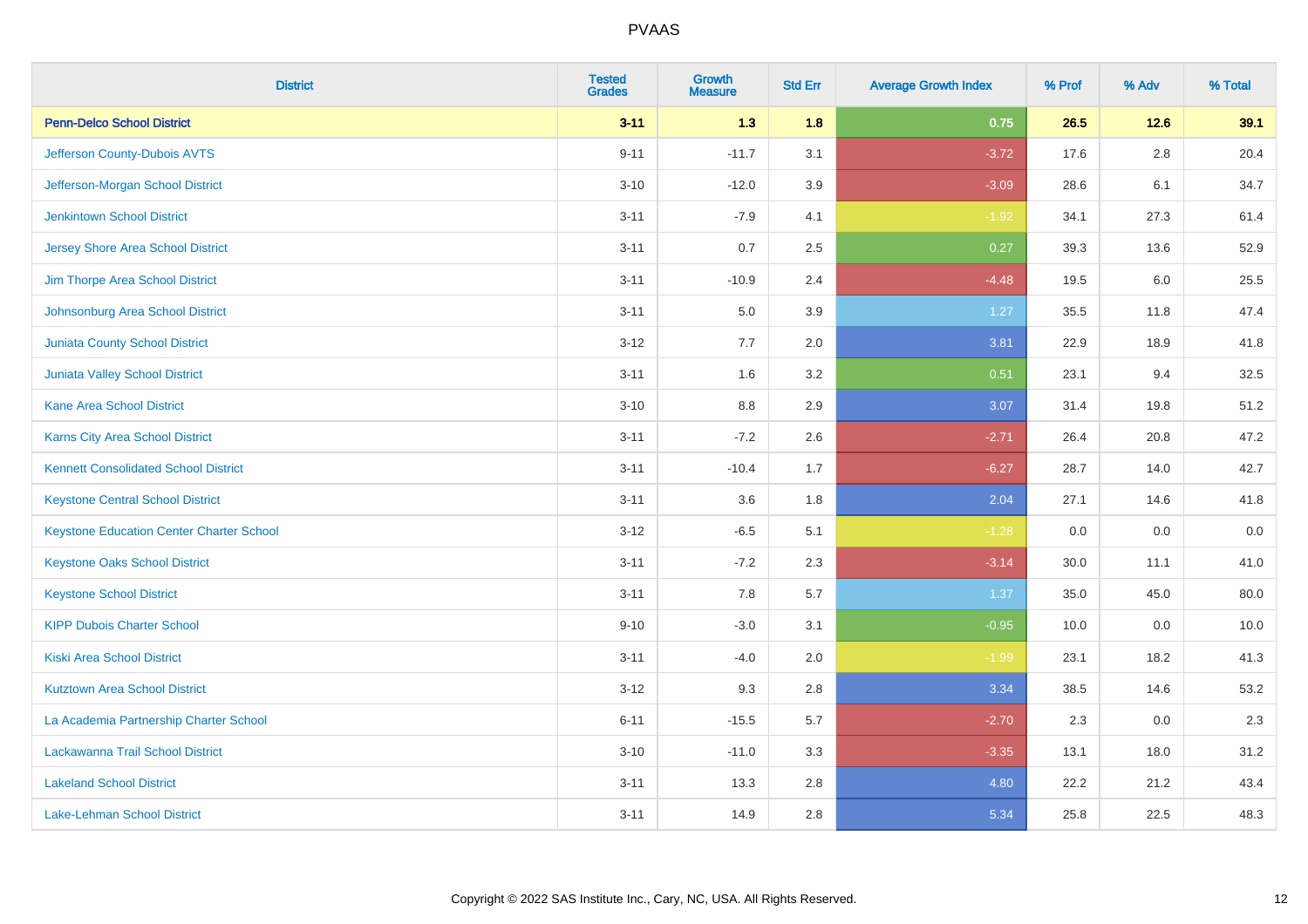| <b>District</b>                                    | <b>Tested</b><br><b>Grades</b> | Growth<br><b>Measure</b> | <b>Std Err</b> | <b>Average Growth Index</b> | % Prof | % Adv  | % Total |
|----------------------------------------------------|--------------------------------|--------------------------|----------------|-----------------------------|--------|--------|---------|
| <b>Penn-Delco School District</b>                  | $3 - 11$                       | 1.3                      | 1.8            | 0.75                        | 26.5   | $12.6$ | 39.1    |
| <b>Lakeview School District</b>                    | $3 - 11$                       | $-1.9$                   | 3.5            | $-0.53$                     | 41.5   | 12.3   | 53.8    |
| Lampeter-Strasburg School District                 | $3 - 12$                       | 11.0                     | 1.9            | 5.69                        | 35.4   | 32.3   | 67.7    |
| <b>Lancaster School District</b>                   | $3 - 12$                       | $-10.0$                  | 1.4            | $-7.22$                     | 9.0    | 3.9    | 12.8    |
| <b>Laurel Highlands School District</b>            | $3 - 11$                       | $-3.8$                   | 2.3            | $-1.63$                     | 20.9   | 14.6   | 35.4    |
| <b>Laurel School District</b>                      | $3 - 11$                       | 13.0                     | 3.1            | 4.19                        | 30.3   | 15.7   | 46.1    |
| <b>Lawrence County CTC</b>                         | $10 - 11$                      | $-9.8$                   | 3.7            | $-2.68$                     | 7.3    | 0.0    | 7.3     |
| <b>Lebanon School District</b>                     | $3 - 11$                       | $-1.2$                   | 1.9            | $-0.63$                     | 15.2   | 6.4    | 21.6    |
| Leechburg Area School District                     | $3 - 11$                       | 7.0                      | 3.9            | 1.79                        | 37.7   | 4.9    | 42.6    |
| Lehigh Career & Technical Institute                | $10 - 12$                      | $-0.7$                   | 6.3            | $-0.11$                     | 36.4   | 4.6    | 40.9    |
| Lehigh Valley Academy Regional Charter School      | $3 - 11$                       | $-5.9$                   | 3.0            | $-1.98$                     | 20.0   | 7.7    | 27.7    |
| Lehigh Valley Charter High School For The Arts     | $9 - 10$                       | $-11.8$                  | 2.5            | $-4.76$                     | 28.9   | 5.7    | 34.6    |
| Lehighton Area School District                     | $3 - 11$                       | 11.4                     | 2.4            | 4.84                        | 30.5   | 24.9   | 55.3    |
| Lewisburg Area School District                     | $3 - 11$                       | 1.7                      | 2.4            | 0.72                        | 35.9   | 35.9   | 71.8    |
| <b>Ligonier Valley School District</b>             | $3 - 11$                       | $-10.8$                  | 3.1            | $-3.43$                     | 34.1   | 5.8    | 39.9    |
| Lincoln Leadership Academy Charter School          | $3 - 12$                       | $-7.4$                   | 3.7            | $-1.99$                     | 6.4    | 2.1    | 8.5     |
| <b>Lincoln Park Performing Arts Charter School</b> | $7 - 11$                       | $-14.9$                  | 2.7            | $-5.45$                     | 39.3   | 8.9    | 48.2    |
| <b>Line Mountain School District</b>               | $3 - 11$                       | 11.7                     | 3.9            | 3.01                        | 40.4   | 42.3   | 82.7    |
| <b>Littlestown Area School District</b>            | $3 - 11$                       | 28.7                     | 2.4            | 11.83                       | 38.4   | 29.3   | 67.7    |
| <b>Lower Dauphin School District</b>               | $3 - 11$                       | 5.3                      | 1.8            | 3.03                        | 30.6   | 26.8   | 57.5    |
| <b>Lower Merion School District</b>                | $3 - 11$                       | 18.9                     | 1.2            | 15.42                       | 29.4   | 48.6   | 78.0    |
| <b>Lower Moreland Township School District</b>     | $3 - 11$                       | 8.7                      | 2.0            | 4.35                        | 38.2   | 33.2   | 71.4    |
| <b>Loyalsock Township School District</b>          | $3 - 12$                       | 26.7                     | 2.7            | 9.92                        | 36.8   | 35.1   | 71.9    |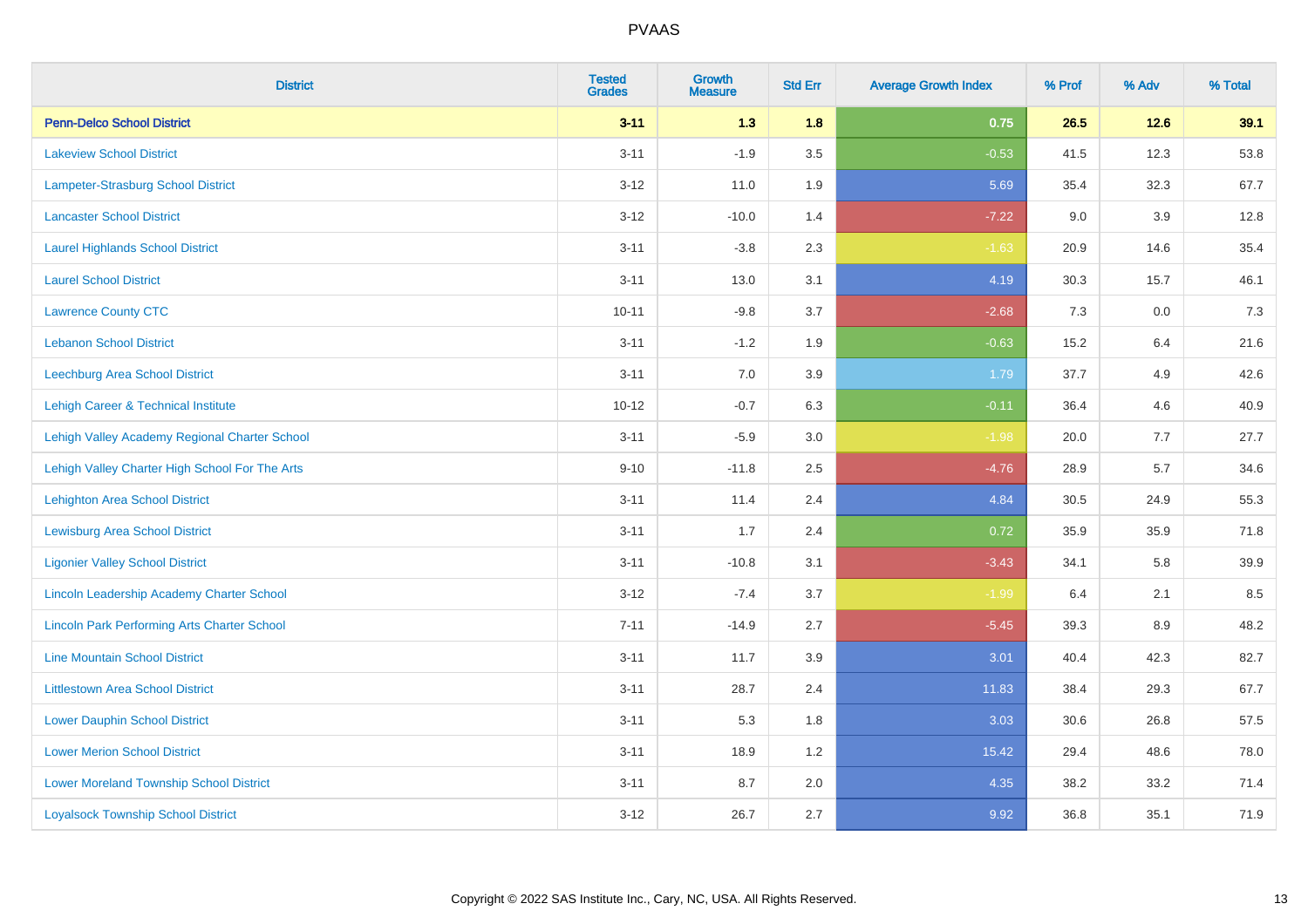| <b>District</b>                               | <b>Tested</b><br><b>Grades</b> | Growth<br><b>Measure</b> | <b>Std Err</b> | <b>Average Growth Index</b> | % Prof | % Adv   | % Total |
|-----------------------------------------------|--------------------------------|--------------------------|----------------|-----------------------------|--------|---------|---------|
| <b>Penn-Delco School District</b>             | $3 - 11$                       | 1.3                      | 1.8            | 0.75                        | 26.5   | $12.6$  | 39.1    |
| <b>Mahanoy Area School District</b>           | $3 - 10$                       | $-3.4$                   | 3.1            | $-1.07$                     | 21.4   | 8.6     | 30.0    |
| <b>Manheim Central School District</b>        | $3 - 11$                       | 12.8                     | 2.0            | 6.52                        | 27.8   | 35.4    | 63.2    |
| <b>Manheim Township School District</b>       | $3 - 12$                       | 10.9                     | 1.5            | 7.51                        | 30.9   | 31.0    | 61.9    |
| <b>Marion Center Area School District</b>     | $3 - 10$                       | 0.8                      | 2.9            | 0.27                        | 23.3   | 11.1    | 34.4    |
| Maritime Academy Charter School               | $3 - 10$                       | 13.2                     | 3.1            | 4.29                        | 24.0   | 1.3     | 25.3    |
| <b>Marple Newtown School District</b>         | $3 - 11$                       | 20.6                     | 2.3            | 8.95                        | 31.1   | 42.7    | 73.8    |
| <b>Mars Area School District</b>              | $3 - 10$                       | 6.6                      | 1.9            | 3.45                        | 36.7   | 32.4    | 69.1    |
| <b>MaST Community Charter School</b>          | $3 - 10$                       | $-0.9$                   | 2.5            | $-0.34$                     | 25.0   | 21.6    | 46.6    |
| <b>MaST Community Charter School II</b>       | $3 - 10$                       | 1.4                      | 3.0            | 0.45                        | 16.1   | 4.6     | 20.7    |
| Mastery Charter High School-Lenfest Campus    | $7 - 11$                       | $-1.8$                   | 5.8            | $-0.30$                     | 26.3   | 0.0     | 26.3    |
| <b>Mastery Charter School - Gratz Campus</b>  | $7 - 10$                       | $-9.5$                   | 4.6            | $-2.09$                     | 0.0    | 3.4     | 3.4     |
| Mastery Charter School - Hardy Williams       | $3 - 11$                       | 6.6                      | 3.0            | 2.21                        | 24.7   | 1.2     | 25.9    |
| Mastery Charter School - Pickett Campus       | $6 - 10$                       | 2.7                      | 4.2            | 0.65                        | 20.6   | 0.0     | 20.6    |
| Mastery Charter School - Shoemaker Campus     | $7 - 10$                       | $-2.3$                   | 2.8            | $-0.81$                     | 10.1   | 3.7     | 13.8    |
| <b>Mastery Charter School - Thomas Campus</b> | $3 - 10$                       | 7.9                      | 5.7            | 1.39                        | 12.5   | $0.0\,$ | 12.5    |
| <b>Mcguffey School District</b>               | $3 - 11$                       | $-12.1$                  | 3.0            | $-4.06$                     | 12.8   | 5.9     | 18.6    |
| <b>Mckeesport Area School District</b>        | $3 - 12$                       | 4.6                      | 2.2            | 2.14                        | 21.1   | 4.4     | 25.5    |
| Mechanicsburg Area School District            | $3 - 11$                       | $-5.7$                   | 1.6            | $-3.48$                     | 35.1   | 16.0    | 51.2    |
| <b>Mercer Area School District</b>            | $3 - 11$                       | 2.2                      | 3.1            | 0.70                        | 24.4   | 11.8    | 36.2    |
| <b>Methacton School District</b>              | $3 - 11$                       | 11.0                     | 1.6            | 6.94                        | 36.0   | 33.6    | 69.6    |
| Meyersdale Area School District               | $3 - 11$                       | $-16.1$                  | 3.3            | $-4.94$                     | 20.3   | 5.8     | 26.1    |
| <b>Mid Valley School District</b>             | $3 - 10$                       | $-11.1$                  | 2.7            | $-4.07$                     | 28.3   | 8.1     | 36.4    |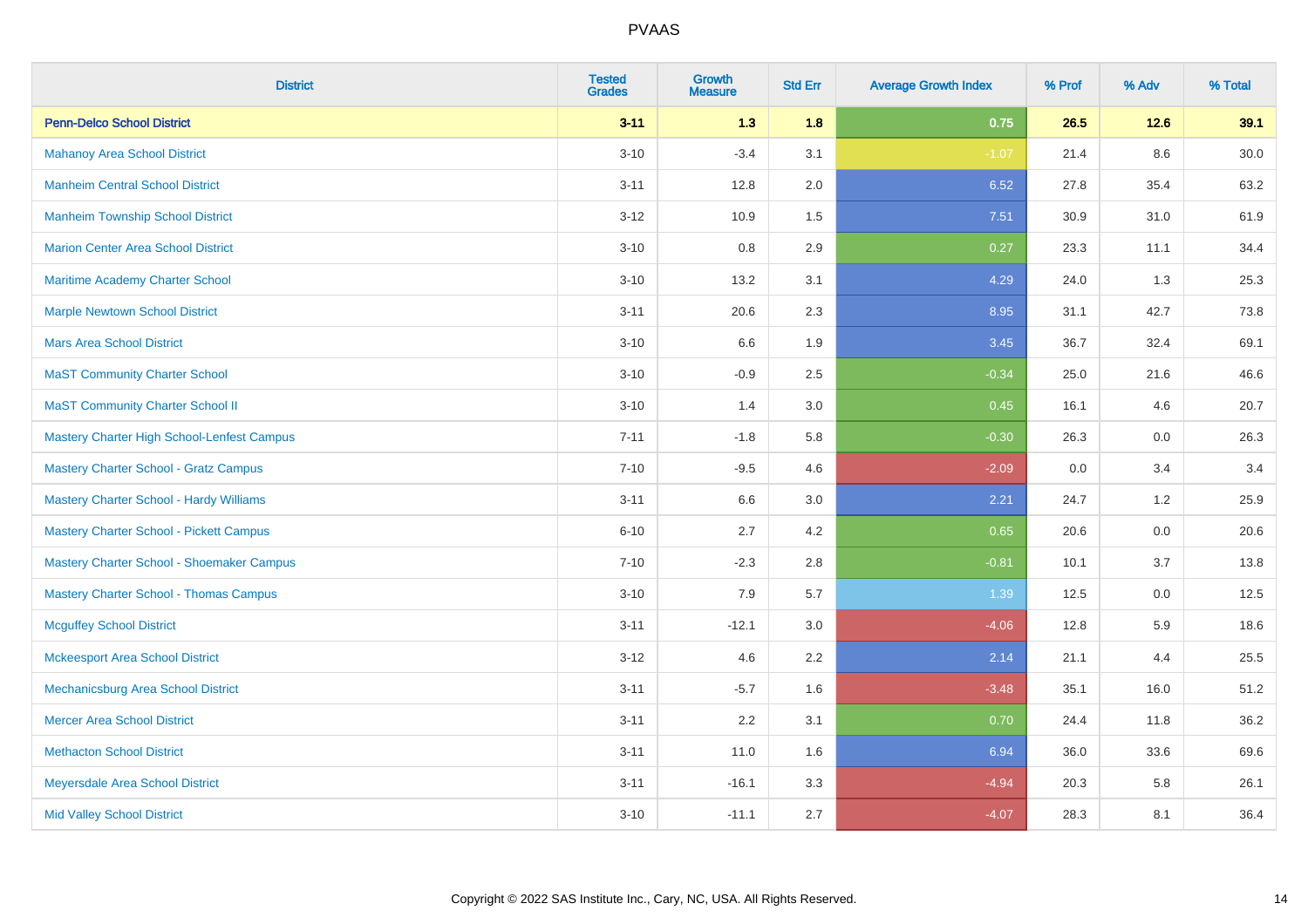| <b>District</b>                            | <b>Tested</b><br><b>Grades</b> | <b>Growth</b><br><b>Measure</b> | <b>Std Err</b> | <b>Average Growth Index</b> | % Prof | % Adv  | % Total |
|--------------------------------------------|--------------------------------|---------------------------------|----------------|-----------------------------|--------|--------|---------|
| <b>Penn-Delco School District</b>          | $3 - 11$                       | 1.3                             | 1.8            | 0.75                        | 26.5   | $12.6$ | 39.1    |
| <b>Middletown Area School District</b>     | $3 - 11$                       | $-3.4$                          | 2.4            | $-1.44$                     | 34.3   | 15.2   | 49.4    |
| <b>Midd-West School District</b>           | $3 - 11$                       | 3.6                             | 2.6            | $1.42$                      | 28.6   | 25.0   | 53.6    |
| <b>Mifflin County School District</b>      | $3 - 11$                       | 12.3                            | 1.6            | 7.69                        | 35.1   | 15.1   | 50.3    |
| Mifflinburg Area School District           | $3 - 11$                       | $-6.0$                          | 2.1            | $-2.87$                     | 32.7   | 13.3   | 46.0    |
| <b>Millcreek Township School District</b>  | $3 - 11$                       | 9.1                             | 1.4            | 6.61                        | 34.5   | 30.1   | 64.6    |
| <b>Millersburg Area School District</b>    | $3 - 11$                       | $-6.6$                          | 3.4            | $-1.92$                     | 24.1   | 10.3   | 34.5    |
| <b>Millville Area School District</b>      | $3-12$                         | $-5.6$                          | 4.4            | $-1.26$                     | 31.4   | 11.4   | 42.9    |
| Milton Area School District                | $3 - 11$                       | $-10.1$                         | 2.5            | $-4.04$                     | 23.0   | 11.3   | 34.2    |
| <b>Minersville Area School District</b>    | $3 - 11$                       | $-2.9$                          | 3.4            | $-0.86$                     | 27.4   | 9.7    | 37.1    |
| <b>Mohawk Area School District</b>         | $3 - 11$                       | $-10.5$                         | 2.8            | $-3.75$                     | 35.1   | 10.6   | 45.7    |
| <b>Monessen City School District</b>       | $3 - 10$                       | $-3.9$                          | 5.6            | $-0.69$                     | 21.0   | 10.5   | 31.6    |
| <b>Moniteau School District</b>            | $3 - 11$                       | $-11.8$                         | 2.9            | $-4.07$                     | 22.6   | 5.0    | 27.6    |
| <b>Montgomery Area School District</b>     | $3 - 11$                       | $-5.8$                          | 3.2            | $-1.83$                     | 25.0   | 11.5   | 36.5    |
| <b>Montour School District</b>             | $3 - 11$                       | $-6.1$                          | 2.1            | $-2.95$                     | 31.8   | 23.6   | 55.3    |
| <b>Montoursville Area School District</b>  | $3 - 12$                       | $-8.4$                          | 2.6            | $-3.17$                     | 38.8   | 18.2   | 57.0    |
| <b>Montrose Area School District</b>       | $3 - 10$                       | 12.3                            | 2.8            | 4.41                        | 37.8   | 28.9   | 66.7    |
| <b>Moon Area School District</b>           | $3 - 11$                       | 1.5                             | 1.8            | 0.86                        | 34.5   | 25.5   | 60.0    |
| Morrisville Borough School District        | $3 - 11$                       | $-13.1$                         | 3.7            | $-3.52$                     | 4.9    | 1.6    | 6.6     |
| <b>Moshannon Valley School District</b>    | $3 - 10$                       | $-5.1$                          | 4.6            | $-1.12$                     | 25.0   | 12.5   | 37.5    |
| <b>Mount Carmel Area School District</b>   | $3 - 11$                       | $-7.9$                          | 2.3            | $-3.38$                     | 18.2   | 4.4    | 22.6    |
| <b>Mount Pleasant Area School District</b> | $3 - 11$                       | $-5.4$                          | 2.3            | $-2.37$                     | 33.3   | 8.7    | 42.0    |
| <b>Mount Union Area School District</b>    | $3 - 10$                       | $-2.5$                          | 2.8            | $-0.89$                     | 19.8   | 5.8    | 25.6    |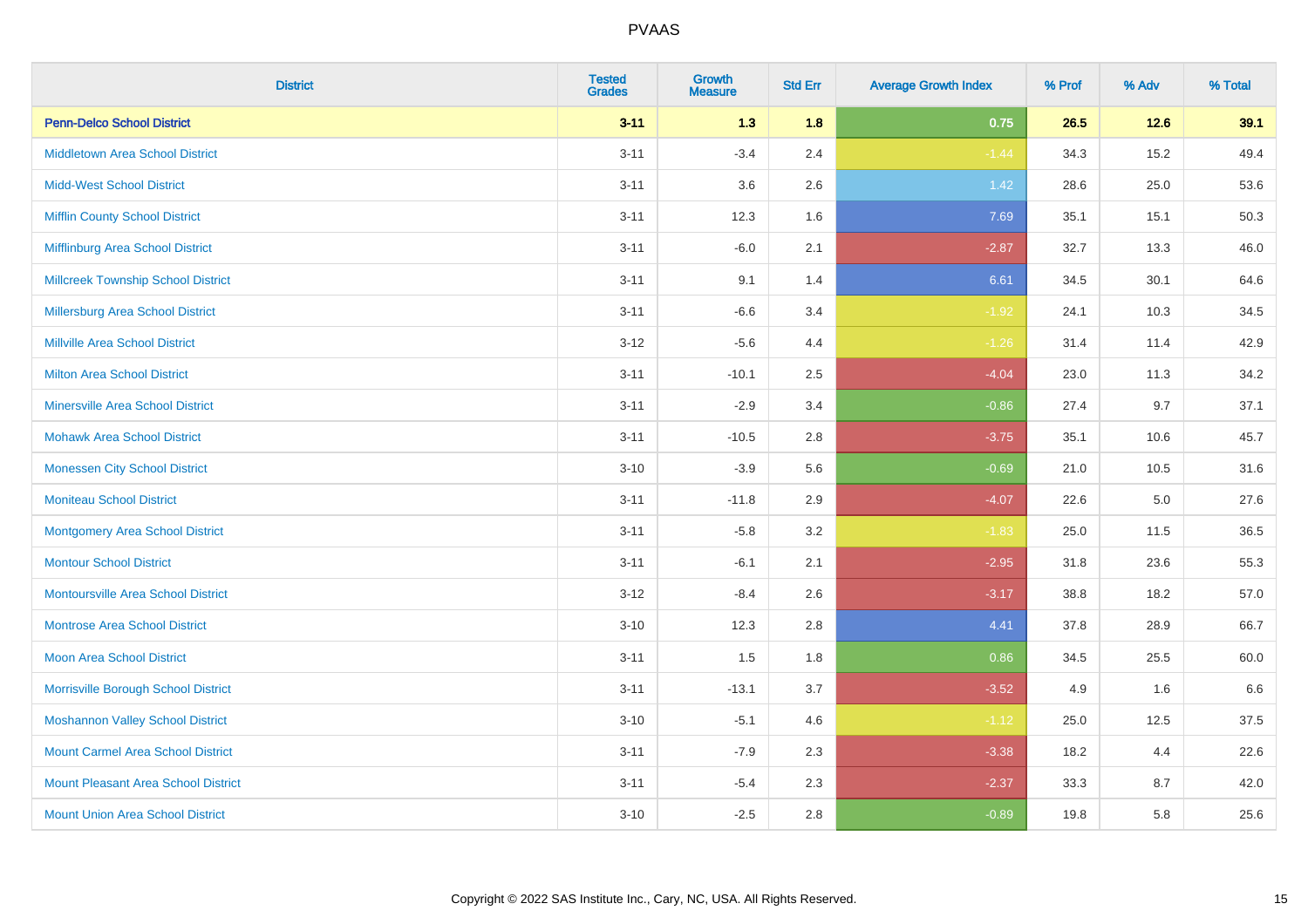| <b>District</b>                             | <b>Tested</b><br><b>Grades</b> | <b>Growth</b><br><b>Measure</b> | <b>Std Err</b> | <b>Average Growth Index</b> | % Prof | % Adv  | % Total |
|---------------------------------------------|--------------------------------|---------------------------------|----------------|-----------------------------|--------|--------|---------|
| <b>Penn-Delco School District</b>           | $3 - 11$                       | $1.3$                           | 1.8            | 0.75                        | 26.5   | $12.6$ | 39.1    |
| <b>Mountain View School District</b>        | $3 - 11$                       | 24.2                            | 3.4            | 7.20                        | 45.8   | 37.3   | 83.0    |
| Mt Lebanon School District                  | $3 - 11$                       | 2.4                             | 1.3            | 1.79                        | 39.3   | 37.4   | 76.8    |
| <b>Muhlenberg School District</b>           | $3 - 10$                       | $-17.8$                         | 1.9            | $-9.34$                     | 12.4   | 4.6    | 17.0    |
| <b>Multicultural Academy Charter School</b> | $9 - 11$                       | 6.0                             | 3.4            | 1.77                        | 12.3   | 0.0    | 12.3    |
| <b>Muncy School District</b>                | $3 - 11$                       | 6.9                             | 3.3            | 2.12                        | 37.6   | 18.8   | 56.4    |
| Nazareth Area School District               | $3 - 11$                       | $-2.5$                          | 1.7            | $-1.53$                     | 29.2   | 24.6   | 53.8    |
| <b>Neshaminy School District</b>            | $3 - 11$                       | 8.6                             | 1.3            | 6.56                        | 31.3   | 23.9   | 55.2    |
| <b>Neshannock Township School District</b>  | $3 - 10$                       | $-12.5$                         | 2.7            | $-4.73$                     | 29.0   | 13.0   | 42.0    |
| <b>New Brighton Area School District</b>    | $3 - 11$                       | $-2.1$                          | 3.2            | $-0.65$                     | 31.5   | 11.1   | 42.6    |
| <b>New Castle Area School District</b>      | $3 - 12$                       | $-13.6$                         | 2.3            | $-5.99$                     | 17.6   | 2.0    | 19.5    |
| <b>New Foundations Charter School</b>       | $3 - 11$                       | 0.6                             | 2.2            | 0.29                        | 22.4   | 4.0    | 26.4    |
| New Hope-Solebury School District           | $3 - 11$                       | 28.8                            | 2.9            | 9.77                        | 31.6   | 50.0   | 81.6    |
| New Kensington-Arnold School District       | $3 - 11$                       | $-5.8$                          | 3.2            | $-1.80$                     | 10.8   | 1.2    | 12.0    |
| <b>Newport School District</b>              | $3-12$                         | $3.8\,$                         | 3.3            | 1.17                        | 38.8   | 10.4   | 49.2    |
| <b>Norristown Area School District</b>      | $3 - 12$                       | $-25.4$                         | 1.7            | $-15.35$                    | 10.6   | 1.8    | 12.4    |
| <b>North Allegheny School District</b>      | $3 - 11$                       | 18.0                            | 1.3            | 14.25                       | 30.5   | 42.9   | 73.4    |
| North Clarion County School District        | $3-12$                         | 3.4                             | 4.1            | 0.83                        | 45.0   | 18.8   | 63.8    |
| <b>North East School District</b>           | $3 - 11$                       | $-5.3$                          | 2.7            | $-1.97$                     | 31.7   | 24.8   | 56.4    |
| <b>North Hills School District</b>          | $3 - 11$                       | $-15.8$                         | 1.8            | $-8.84$                     | 26.4   | 19.8   | 46.2    |
| North Penn School District                  | $3 - 11$                       | 17.6                            | 1.0            | 17.53                       | 30.8   | 35.7   | 66.4    |
| <b>North Pocono School District</b>         | $3 - 11$                       | 13.1                            | 3.7            | 3.54                        | 31.4   | 33.3   | 64.7    |
| <b>North Schuylkill School District</b>     | $3 - 11$                       | $-4.7$                          | 2.2            | $-2.16$                     | 20.2   | 11.7   | 31.9    |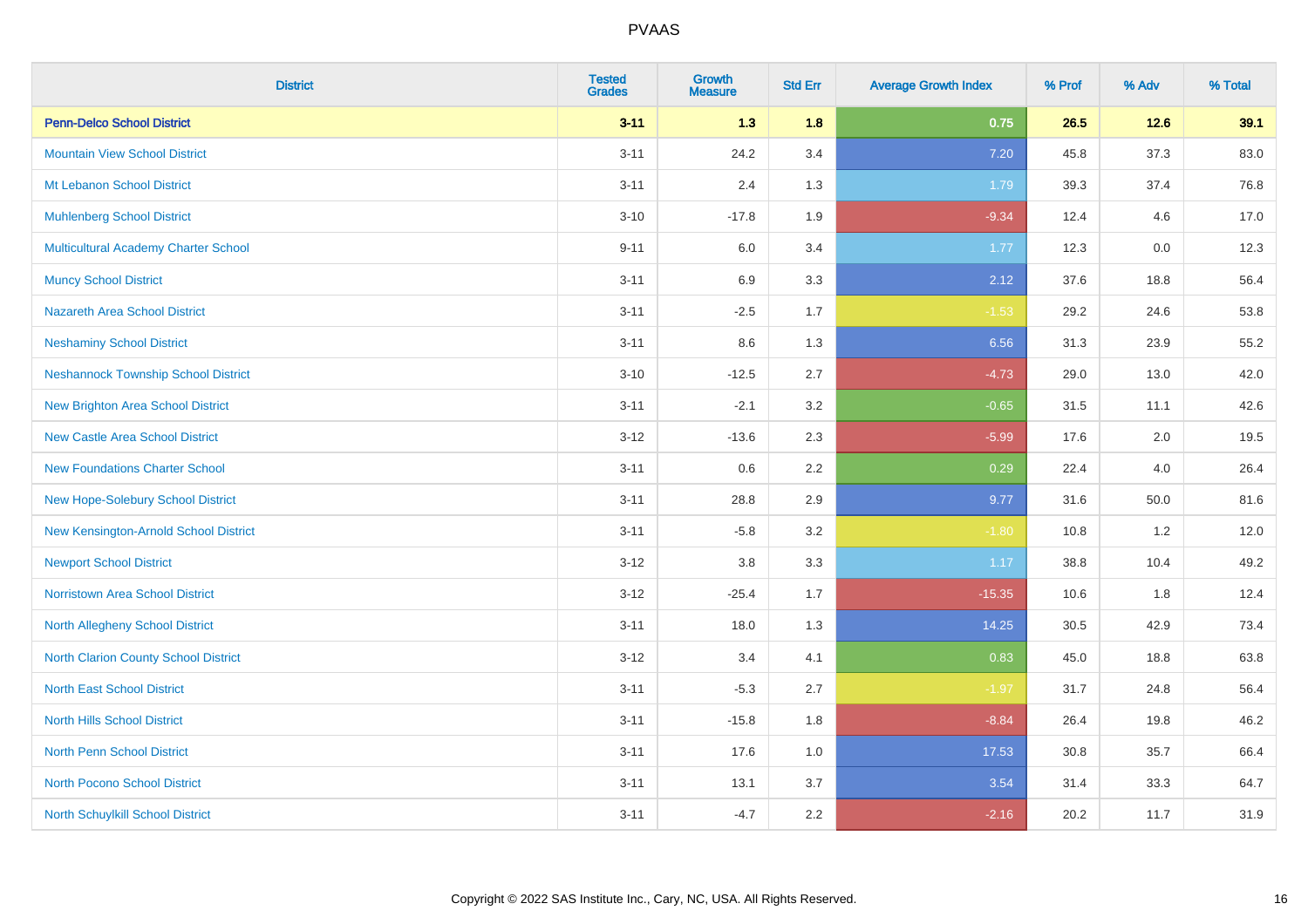| <b>District</b>                           | <b>Tested</b><br><b>Grades</b> | <b>Growth</b><br><b>Measure</b> | <b>Std Err</b> | <b>Average Growth Index</b> | % Prof | % Adv   | % Total |
|-------------------------------------------|--------------------------------|---------------------------------|----------------|-----------------------------|--------|---------|---------|
| <b>Penn-Delco School District</b>         | $3 - 11$                       | 1.3                             | 1.8            | 0.75                        | 26.5   | 12.6    | 39.1    |
| <b>North Star School District</b>         | $3 - 11$                       | 1.1                             | 3.3            | 0.34                        | 26.2   | 20.0    | 46.2    |
| Northampton Area School District          | $3 - 11$                       | 3.2                             | 1.5            | 2.05                        | 29.8   | 17.9    | 47.7    |
| <b>Northeast Bradford School District</b> | $3 - 10$                       | $-5.0$                          | 3.7            | $-1.35$                     | 30.6   | 4.8     | 35.5    |
| Northeastern York School District         | $3 - 11$                       | 3.8                             | 1.8            | 2.11                        | 32.7   | 21.0    | 53.7    |
| Northern Bedford County School District   | $3 - 11$                       | $-2.3$                          | 3.3            | $-0.69$                     | 26.2   | 16.9    | 43.1    |
| Northern Cambria School District          | $3 - 11$                       | $-0.3$                          | 3.4            | $-0.09$                     | 26.5   | 1.2     | 27.7    |
| Northern Lebanon School District          | $3 - 11$                       | $-0.7$                          | 2.3            | $-0.29$                     | 18.8   | 6.8     | 25.6    |
| Northern Lehigh School District           | $3 - 12$                       | 6.1                             | 2.5            | 2.42                        | 21.4   | 18.0    | 39.3    |
| Northern Potter School District           | $3 - 12$                       | 6.8                             | 4.6            | 1.48                        | 30.6   | 11.1    | 41.7    |
| Northern Tioga School District            | $3 - 12$                       | 6.8                             | 2.6            | 2.64                        | 25.0   | 16.9    | 41.9    |
| Northern York County School District      | $3 - 11$                       | 8.4                             | 1.8            | 4.63                        | 24.3   | 23.1    | 47.4    |
| <b>Northgate School District</b>          | $3 - 11$                       | $-3.0$                          | 3.4            | $-0.85$                     | 35.6   | $6.8\,$ | 42.4    |
| <b>Northwest Area School District</b>     | $3 - 10$                       | $-3.2$                          | 3.3            | $-0.97$                     | 30.4   | 13.0    | 43.5    |
| Northwestern Lehigh School District       | $3 - 11$                       | $-2.4$                          | 2.1            | $-1.14$                     | 41.7   | 17.9    | 59.5    |
| <b>Northwestern School District</b>       | $3 - 11$                       | $-14.6$                         | 3.2            | $-4.51$                     | 32.5   | 13.7    | 46.2    |
| <b>Norwin School District</b>             | $3 - 11$                       | $-1.1$                          | 1.6            | $-0.70$                     | 37.7   | 27.6    | 65.2    |
| <b>Octorara Area School District</b>      | $3 - 11$                       | $-7.5$                          | 3.2            | $-2.35$                     | 26.1   | 17.0    | 43.2    |
| Oil City Area School District             | $3 - 11$                       | 8.6                             | 2.4            | 3.56                        | 29.1   | 13.1    | 42.2    |
| <b>Old Forge School District</b>          | $3 - 12$                       | $-11.3$                         | 3.1            | $-3.62$                     | 28.6   | 13.2    | 41.8    |
| <b>Oley Valley School District</b>        | $3 - 11$                       | 1.4                             | 2.4            | 0.56                        | 37.4   | 23.9    | 61.4    |
| <b>Oswayo Valley School District</b>      | $3 - 12$                       | 9.9                             | 5.1            | 1.93                        | 26.5   | 44.1    | 70.6    |
| <b>Otto-Eldred School District</b>        | $3 - 11$                       | $-0.5$                          | 3.5            | $-0.13$                     | 35.8   | 10.5    | 46.3    |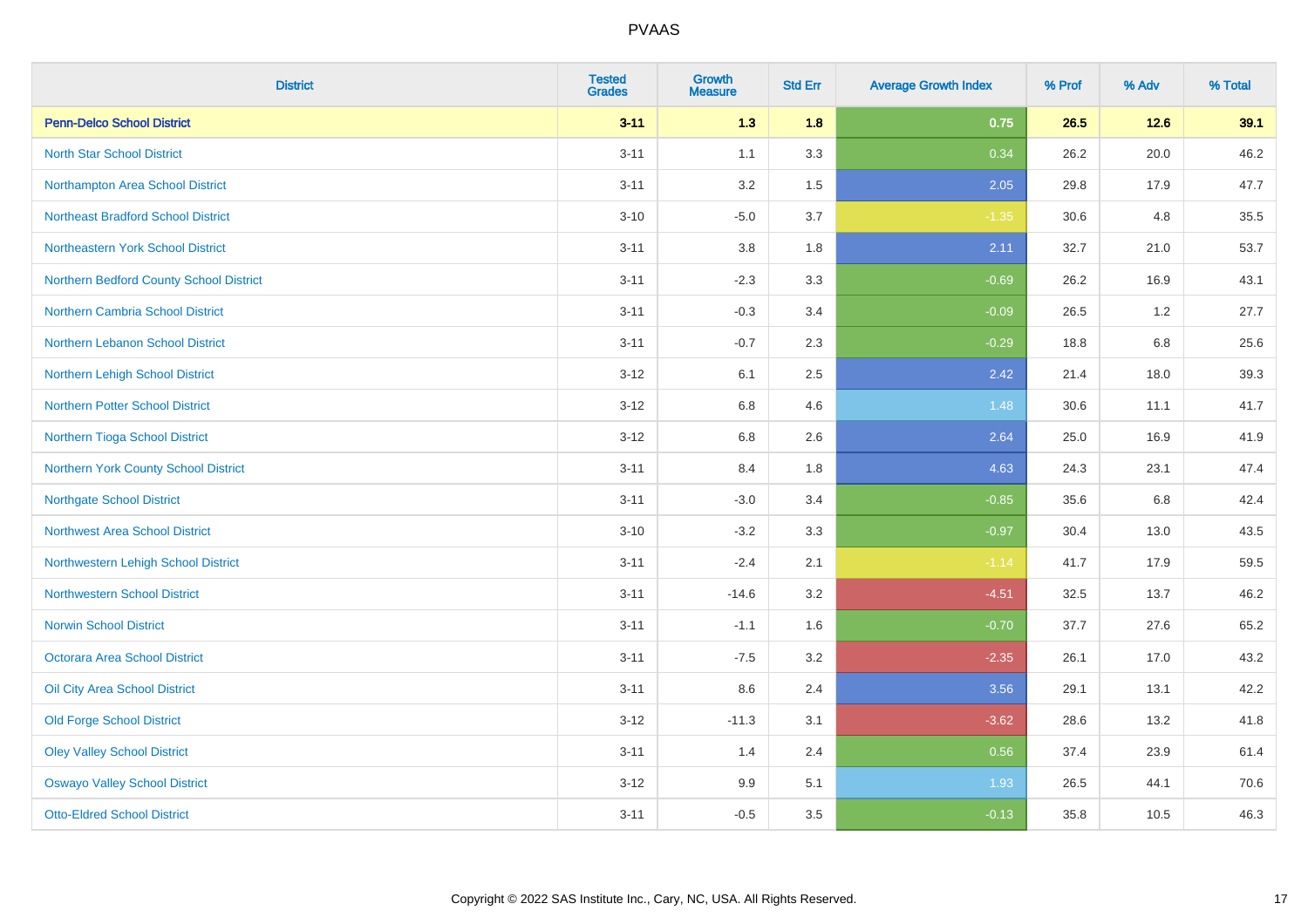| <b>District</b>                               | <b>Tested</b><br><b>Grades</b> | <b>Growth</b><br><b>Measure</b> | <b>Std Err</b> | <b>Average Growth Index</b> | % Prof | % Adv   | % Total |
|-----------------------------------------------|--------------------------------|---------------------------------|----------------|-----------------------------|--------|---------|---------|
| <b>Penn-Delco School District</b>             | $3 - 11$                       | 1.3                             | 1.8            | 0.75                        | 26.5   | $12.6$  | 39.1    |
| <b>Owen J Roberts School District</b>         | $3 - 11$                       | $-3.5$                          | 1.5            | $-2.27$                     | 36.8   | 24.4    | 61.2    |
| <b>Oxford Area School District</b>            | $3 - 11$                       | $-3.1$                          | 1.8            | $-1.77$                     | 27.5   | 14.5    | 42.0    |
| <b>Palisades School District</b>              | $3 - 11$                       | 7.7                             | 2.9            | 2.66                        | 27.8   | 20.3    | 48.1    |
| <b>Palmerton Area School District</b>         | $3 - 11$                       | $-0.9$                          | 2.7            | $-0.34$                     | 34.3   | 14.3    | 48.6    |
| Palmyra Area School District                  | $3 - 11$                       | 16.2                            | 1.8            | 9.02                        | 38.8   | 34.0    | 72.8    |
| <b>Panther Valley School District</b>         | $3 - 12$                       | $-13.3$                         | 3.2            | $-4.10$                     | 31.5   | 4.1     | 35.6    |
| <b>Parkland School District</b>               | $3 - 11$                       | $-3.7$                          | 1.2            | $-3.17$                     | 31.4   | 30.6    | 62.0    |
| Pen Argyl Area School District                | $3 - 12$                       | 12.8                            | 2.5            | 5.10                        | 28.5   | 23.8    | 52.3    |
| <b>Penn Cambria School District</b>           | $3 - 11$                       | $-4.5$                          | 2.4            | $-1.86$                     | 27.3   | 15.8    | 43.2    |
| Penn Hills School District                    | $3 - 11$                       | 0.0                             | 2.4            | 0.02                        | 18.4   | 7.1     | 25.6    |
| <b>Penn Manor School District</b>             | $3 - 11$                       | 7.1                             | 1.5            | 4.82                        | 26.7   | 20.5    | 47.2    |
| <b>Penncrest School District</b>              | $3 - 11$                       | 6.0                             | 1.9            | 3.24                        | 31.1   | 16.9    | 48.0    |
| <b>Penn-Delco School District</b>             | $3 - 11$                       | 1.3                             | 1.8            | 0.75                        | 26.5   | $12.6$  | 39.1    |
| <b>Pennridge School District</b>              | $3 - 10$                       | 7.4                             | 1.5            | 5.10                        | 32.0   | 27.6    | 59.6    |
| <b>Penns Manor Area School District</b>       | $3-12$                         | $-1.9$                          | 3.5            | $-0.55$                     | 24.2   | $3.8\,$ | 28.0    |
| Penns Valley Area School District             | $3-12$                         | 14.1                            | 2.6            | 5.33                        | 29.6   | 23.3    | 52.9    |
| <b>Pennsbury School District</b>              | $3 - 11$                       | 5.6                             | 1.3            | 4.38                        | 37.7   | 27.7    | 65.4    |
| Pennsylvania Cyber Charter School             | $3 - 11$                       | 0.6                             | 1.5            | 0.37                        | 20.8   | 8.1     | 28.9    |
| Pennsylvania Distance Learning Charter School | $3-12$                         | 6.8                             | 3.4            | 1.99                        | 19.8   | 6.2     | 25.9    |
| Pennsylvania Leadership Charter School        | $3 - 11$                       | 8.0                             | 1.9            | 4.22                        | 33.1   | 27.8    | 60.9    |
| Pennsylvania Virtual Charter School           | $3 - 11$                       | 4.4                             | 3.4            | 1.31                        | 29.8   | 21.2    | 51.0    |
| <b>Penn-Trafford School District</b>          | $3 - 11$                       | 2.9                             | 1.8            | 1.68                        | 46.3   | 26.2    | 72.5    |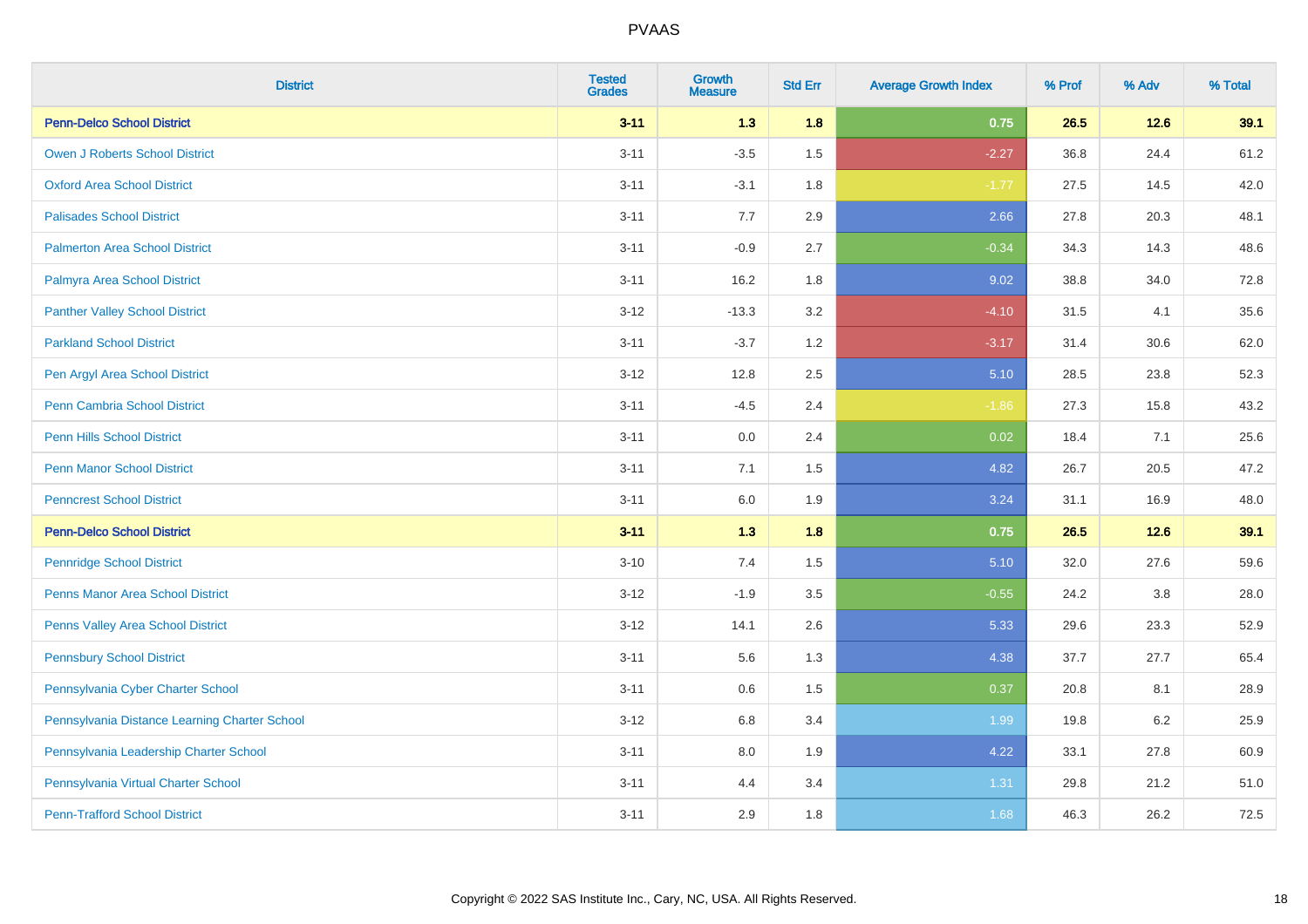| <b>District</b>                                    | <b>Tested</b><br><b>Grades</b> | <b>Growth</b><br><b>Measure</b> | <b>Std Err</b> | <b>Average Growth Index</b> | % Prof | % Adv | % Total |
|----------------------------------------------------|--------------------------------|---------------------------------|----------------|-----------------------------|--------|-------|---------|
| <b>Penn-Delco School District</b>                  | $3 - 11$                       | $1.3$                           | 1.8            | 0.75                        | 26.5   | 12.6  | 39.1    |
| People For People Charter School                   | $3-12$                         | 6.4                             | 5.6            | 1.15                        | 2.4    | 0.0   | 2.4     |
| <b>Pequea Valley School District</b>               | $3 - 11$                       | 18.0                            | 3.1            | 5.74                        | 29.2   | 37.5  | 66.7    |
| <b>Perkiomen Valley School District</b>            | $3 - 11$                       | 2.7                             | 1.5            | 1.83                        | 35.0   | 25.3  | 60.3    |
| Perseus House Charter School Of Excellence         | $6 - 11$                       | $-6.4$                          | 2.6            | $-2.50$                     | 0.9    | 0.0   | 0.9     |
| <b>Peters Township School District</b>             | $3 - 11$                       | 14.1                            | 1.7            | 8.16                        | 35.2   | 41.6  | 76.8    |
| Philadelphia Academy Charter School                | $3 - 11$                       | $-14.7$                         | 2.7            | $-5.42$                     | 21.6   | 3.9   | 25.5    |
| Philadelphia City School District                  | $3 - 12$                       | $-7.8$                          | 0.6            | $-13.43$                    | 16.4   | 6.5   | 22.9    |
| Philadelphia Electrical & Tech Charter High School | $10 - 10$                      | 1.2                             | 2.6            | 0.45                        | 0.9    | 0.0   | 0.9     |
| Philipsburg-Osceola Area School District           | $3 - 11$                       | 4.1                             | 3.0            | 1.37                        | 22.5   | 16.2  | 38.8    |
| <b>Phoenixville Area School District</b>           | $3 - 11$                       | 7.3                             | 1.8            | 3.96                        | 32.3   | 27.6  | 59.8    |
| <b>Pine Grove Area School District</b>             | $3 - 11$                       | $-1.1$                          | 3.0            | $-0.36$                     | 29.5   | 14.3  | 43.8    |
| <b>Pine-Richland School District</b>               | $3 - 11$                       | 9.3                             | 1.7            | 5.56                        | 42.3   | 35.8  | 78.1    |
| <b>Pittsburgh School District</b>                  | $3 - 11$                       | $-13.0$                         | 1.1            | $-12.25$                    | 16.1   | 6.5   | 22.6    |
| <b>Pittston Area School District</b>               | $3 - 11$                       | $-8.2$                          | 2.2            | $-3.75$                     | 26.7   | 14.8  | 41.5    |
| <b>Pleasant Valley School District</b>             | $3 - 11$                       | $-3.3$                          | 1.8            | $-1.80$                     | 28.5   | 10.4  | 39.0    |
| <b>Plum Borough School District</b>                | $3 - 11$                       | $-9.4$                          | 2.4            | $-3.98$                     | 32.9   | 27.4  | 60.4    |
| Pocono Mountain School District                    | $3 - 12$                       | $-4.3$                          | 1.8            | $-2.43$                     | 35.5   | 17.1  | 52.6    |
| <b>Port Allegany School District</b>               | $3 - 11$                       | 6.5                             | 3.7            | 1.74                        | 26.4   | 11.3  | 37.7    |
| <b>Portage Area School District</b>                | $3 - 10$                       | $-0.5$                          | 3.3            | $-0.14$                     | 27.0   | 20.6  | 47.6    |
| <b>Pottsgrove School District</b>                  | $3 - 11$                       | $-5.5$                          | 2.0            | $-2.78$                     | 28.6   | 10.3  | 38.8    |
| <b>Pottstown School District</b>                   | $3 - 12$                       | 2.0                             | 2.2            | 0.88                        | 19.4   | 6.2   | 25.6    |
| <b>Pottsville Area School District</b>             | $3 - 12$                       | $-4.9$                          | 2.1            | $-2.36$                     | 21.8   | 7.9   | 29.6    |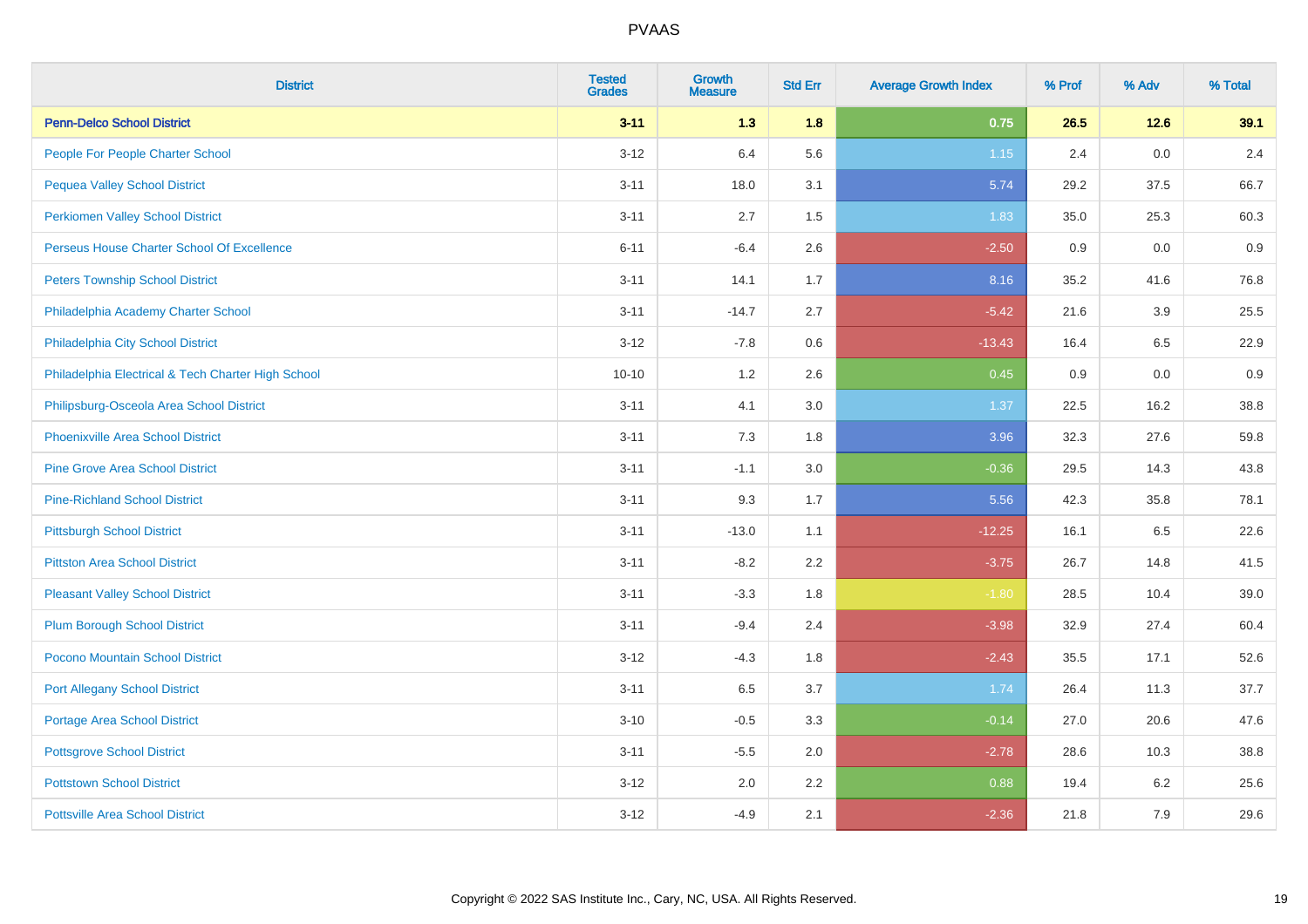| <b>District</b>                                                       | <b>Tested</b><br><b>Grades</b> | <b>Growth</b><br><b>Measure</b> | <b>Std Err</b> | <b>Average Growth Index</b> | % Prof | % Adv  | % Total |
|-----------------------------------------------------------------------|--------------------------------|---------------------------------|----------------|-----------------------------|--------|--------|---------|
| <b>Penn-Delco School District</b>                                     | $3 - 11$                       | 1.3                             | 1.8            | 0.75                        | 26.5   | $12.6$ | 39.1    |
| Preparatory Charter School Of Mathematics, Science, Tech, And Careers | $9 - 10$                       | $-5.1$                          | 2.5            | $-2.03$                     | 6.3    | 1.4    | 7.7     |
| Propel Charter School - Braddock Hills                                | $3 - 11$                       | $-2.1$                          | 3.3            | $-0.63$                     | 4.8    | 3.2    | 8.1     |
| <b>Propel Charter School-Homestead</b>                                | $3 - 11$                       | $-5.0$                          | 3.9            | $-1.27$                     | 7.3    | 0.0    | $7.3$   |
| <b>Propel Charter School-Montour</b>                                  | $3 - 10$                       | $-3.4$                          | 3.6            | $-0.93$                     | 7.7    | 0.0    | 7.7     |
| <b>Punxsutawney Area School District</b>                              | $3 - 11$                       | 15.8                            | 2.7            | 5.83                        | 18.6   | 29.0   | 47.6    |
| <b>Purchase Line School District</b>                                  | $3 - 12$                       | 4.3                             | 3.3            | 1.30                        | 32.3   | 9.0    | 41.4    |
| <b>Quaker Valley School District</b>                                  | $3 - 11$                       | 12.2                            | 2.5            | 4.90                        | 39.5   | 26.4   | 65.9    |
| <b>Quakertown Community School District</b>                           | $3 - 12$                       | $-4.3$                          | 1.5            | $-2.79$                     | 33.8   | 20.1   | 53.8    |
| <b>Radnor Township School District</b>                                | $3 - 12$                       | 7.5                             | 1.9            | 4.03                        | 33.0   | 38.3   | 71.3    |
| <b>Reach Cyber Charter School</b>                                     | $3 - 11$                       | 1.4                             | 3.6            | 0.40                        | 32.9   | 15.2   | 48.1    |
| <b>Reading School District</b>                                        | $3 - 11$                       | 4.3                             | 1.2            | 3.71                        | 16.8   | 6.0    | 22.8    |
| <b>Red Lion Area School District</b>                                  | $3 - 11$                       | 4.5                             | 1.9            | 2.31                        | 32.3   | 21.5   | 53.8    |
| <b>Redbank Valley School District</b>                                 | $3 - 11$                       | $-7.5$                          | 3.1            | $-2.41$                     | 12.4   | 10.6   | 23.1    |
| Renaissance Academy Charter School                                    | $3 - 11$                       | $-5.6$                          | 3.1            | $-1.79$                     | 28.4   | 18.5   | 46.9    |
| <b>Reynolds School District</b>                                       | $3 - 10$                       | $-3.0$                          | 3.5            | $-0.87$                     | 27.3   | 9.1    | 36.4    |
| <b>Richland School District</b>                                       | $3 - 11$                       | $-6.9$                          | 2.6            | $-2.63$                     | 40.1   | 20.9   | 61.0    |
| <b>Ridgway Area School District</b>                                   | $3 - 11$                       | $-6.1$                          | 4.0            | $-1.53$                     | 42.2   | 15.6   | 57.8    |
| <b>Ridley School District</b>                                         | $3 - 12$                       | 0.3                             | 1.6            | 0.21                        | 32.0   | 10.7   | 42.6    |
| <b>Ringgold School District</b>                                       | $3 - 11$                       | 2.9                             | 2.2            | 1.32                        | 23.8   | 13.3   | 37.1    |
| <b>Riverside Beaver County School District</b>                        | $3 - 11$                       | $-5.5$                          | 2.7            | $-2.03$                     | 35.8   | 23.2   | 59.0    |
| <b>Riverside School District</b>                                      | $3 - 11$                       | $-6.2$                          | 2.7            | $-2.33$                     | 20.8   | 17.0   | 37.7    |
| <b>Riverview School District</b>                                      | $3 - 11$                       | $-13.0$                         | 4.0            | $-3.29$                     | 43.1   | 7.8    | 51.0    |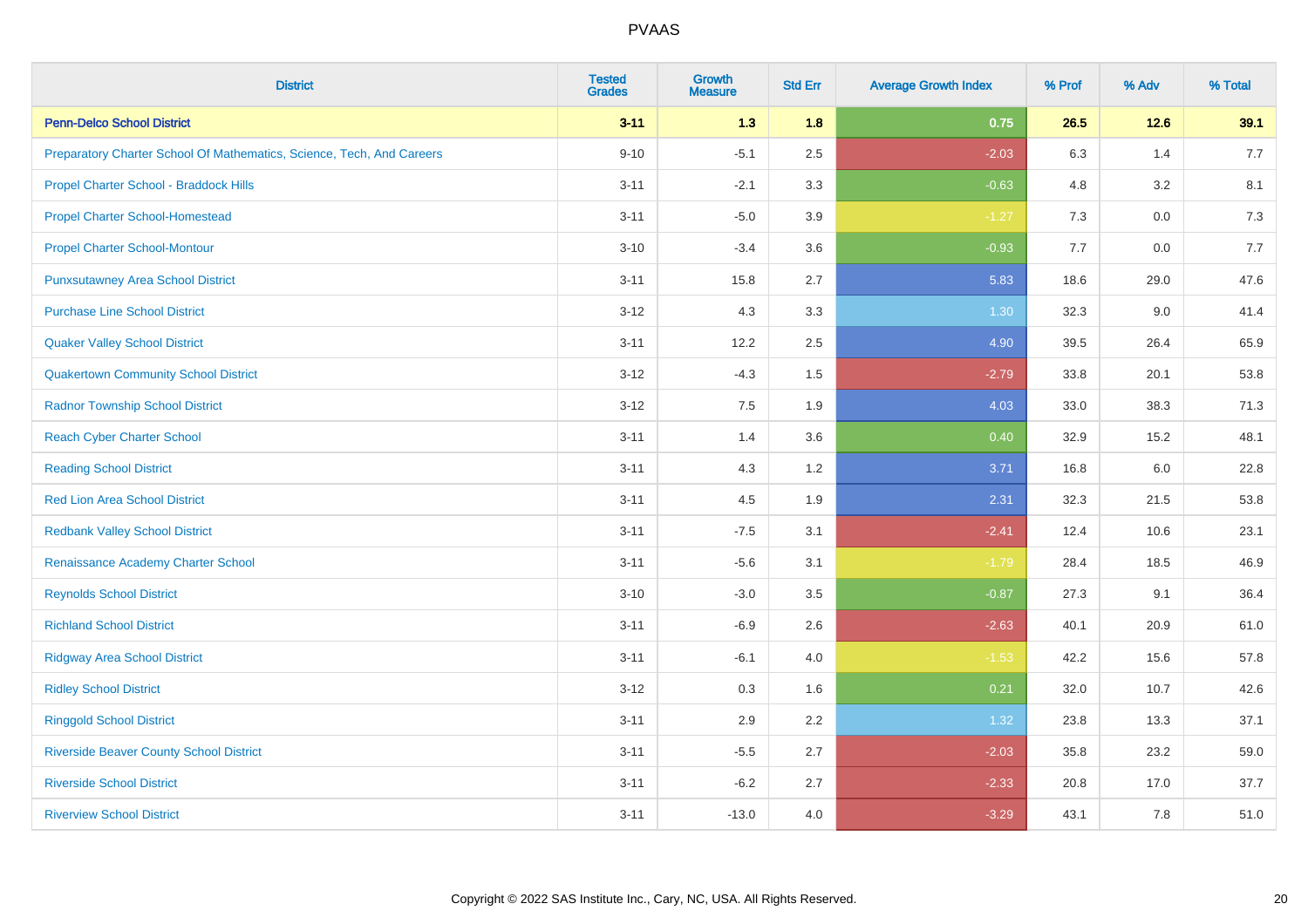| <b>District</b>                               | <b>Tested</b><br><b>Grades</b> | <b>Growth</b><br><b>Measure</b> | <b>Std Err</b> | <b>Average Growth Index</b> | % Prof | % Adv | % Total |
|-----------------------------------------------|--------------------------------|---------------------------------|----------------|-----------------------------|--------|-------|---------|
| <b>Penn-Delco School District</b>             | $3 - 11$                       | 1.3                             | 1.8            | 0.75                        | 26.5   | 12.6  | 39.1    |
| <b>Roberto Clemente Charter School</b>        | $3 - 12$                       | $-3.3$                          | 4.1            | $-0.79$                     | 22.7   | 4.6   | 27.3    |
| <b>Rochester Area School District</b>         | $3 - 11$                       | $-5.7$                          | 3.9            | $-1.45$                     | 14.9   | 2.1   | 17.0    |
| <b>Rose Tree Media School District</b>        | $3 - 10$                       | $-2.8$                          | 2.1            | $-1.33$                     | 35.2   | 29.6  | 64.8    |
| Saint Marys Area School District              | $3 - 11$                       | 6.0                             | 2.2            | 2.69                        | 35.4   | 18.3  | 53.7    |
| <b>Salisbury Township School District</b>     | $3 - 11$                       | 5.8                             | 3.6            | 1.62                        | 24.4   | 12.6  | 37.0    |
| Salisbury-Elk Lick School District            | $3 - 11$                       | $-8.4$                          | 5.8            | $-1.45$                     | 33.3   | 5.6   | 38.9    |
| <b>Saucon Valley School District</b>          | $3 - 11$                       | 18.9                            | 2.2            | 8.48                        | 26.0   | 39.6  | 65.6    |
| <b>Sayre Area School District</b>             | $3 - 11$                       | 5.8                             | 3.2            | 1.81                        | 30.3   | 21.0  | 51.3    |
| <b>School Lane Charter School</b>             | $3 - 11$                       | 2.6                             | 3.6            | 0.72                        | 23.1   | 18.7  | 41.8    |
| Schuylkill Haven Area School District         | $3 - 11$                       | $-5.3$                          | 2.7            | $-1.96$                     | 22.2   | 11.6  | 33.8    |
| <b>Schuylkill Valley School District</b>      | $3 - 11$                       | $-1.0$                          | 2.2            | $-0.47$                     | 29.8   | 20.2  | 50.0    |
| <b>Scranton School District</b>               | $3 - 12$                       | $-10.1$                         | 2.5            | $-4.04$                     | 20.0   | 7.7   | 27.7    |
| Selinsgrove Area School District              | $3 - 12$                       | $-5.7$                          | 2.1            | $-2.74$                     | 25.4   | 13.9  | 39.2    |
| <b>Seneca Valley School District</b>          | $3 - 11$                       | $0.8\,$                         | 1.4            | 0.54                        | 40.6   | 25.2  | 65.8    |
| <b>Shade-Central City School District</b>     | $3 - 11$                       | $-14.6$                         | 4.0            | $-3.68$                     | 9.6    | 0.0   | 9.6     |
| <b>Shaler Area School District</b>            | $3 - 11$                       | $-2.1$                          | 1.8            | $-1.18$                     | 32.0   | 13.0  | 45.0    |
| <b>Shamokin Area School District</b>          | $3 - 11$                       | $-2.6$                          | 2.5            | $-1.06$                     | 19.6   | 9.8   | 29.3    |
| <b>Shanksville-Stonycreek School District</b> | $3 - 10$                       | $-8.6$                          | 5.5            | $-1.55$                     | 17.6   | 23.5  | 41.2    |
| <b>Sharon City School District</b>            | $3 - 11$                       | $-6.5$                          | 2.3            | $-2.79$                     | 13.1   | 5.0   | 18.1    |
| <b>Sharpsville Area School District</b>       | $3 - 11$                       | 3.8                             | 3.7            | 1.04                        | 41.1   | 23.2  | 64.3    |
| <b>Shenandoah Valley School District</b>      | $3 - 11$                       | $-4.5$                          | 3.5            | $-1.29$                     | 14.3   | 0.0   | 14.3    |
| <b>Shenango Area School District</b>          | $3 - 11$                       | 1.7                             | 3.2            | 0.52                        | 41.4   | 13.8  | 55.3    |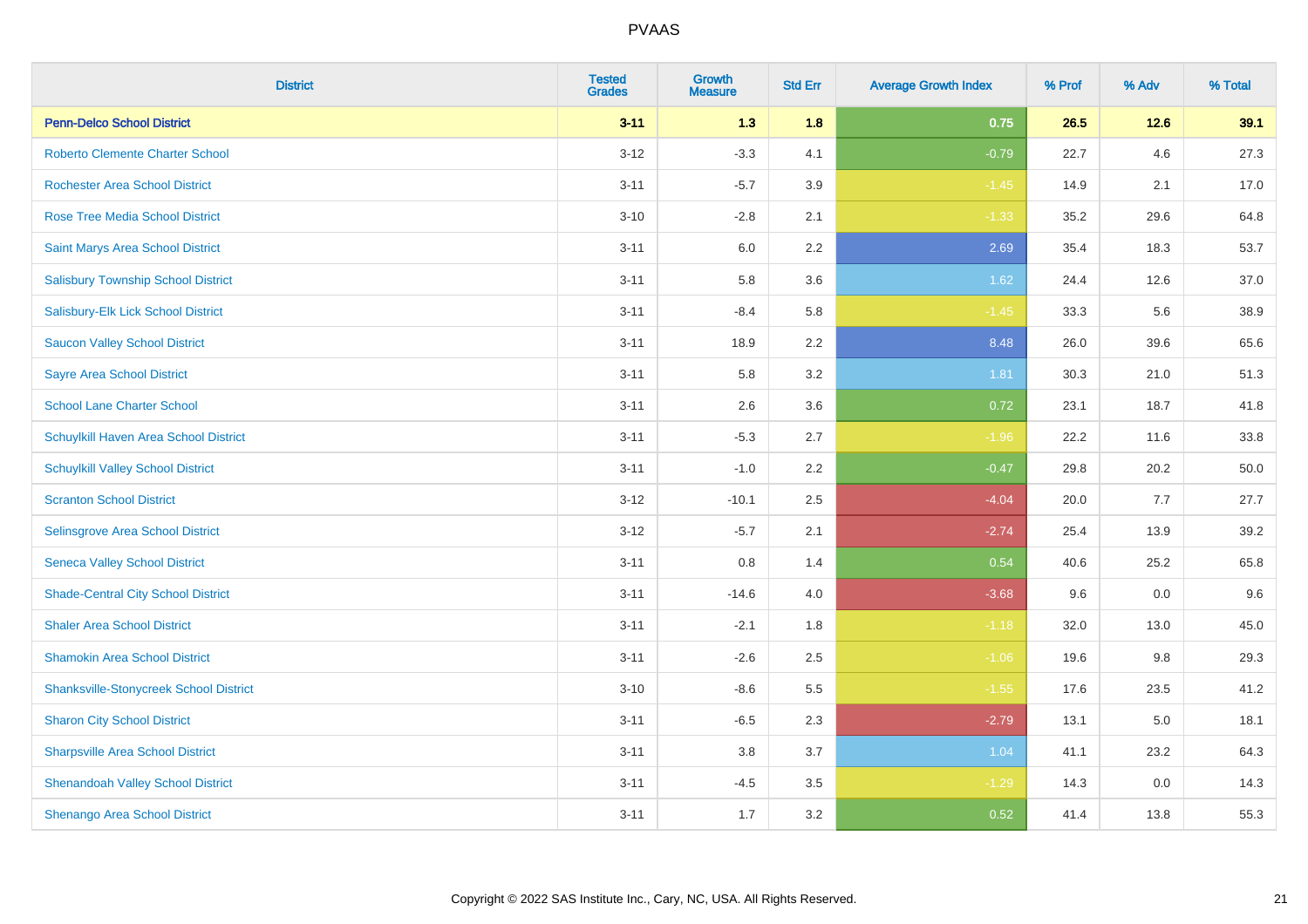| <b>District</b>                            | <b>Tested</b><br><b>Grades</b> | <b>Growth</b><br><b>Measure</b> | <b>Std Err</b> | <b>Average Growth Index</b> | % Prof | % Adv | % Total |
|--------------------------------------------|--------------------------------|---------------------------------|----------------|-----------------------------|--------|-------|---------|
| <b>Penn-Delco School District</b>          | $3 - 11$                       | $1.3$                           | 1.8            | 0.75                        | 26.5   | 12.6  | 39.1    |
| <b>Shikellamy School District</b>          | $3 - 10$                       | $-8.3$                          | 2.4            | $-3.42$                     | 20.8   | 18.5  | 39.2    |
| <b>Shippensburg Area School District</b>   | $3 - 11$                       | 0.5                             | 1.8            | 0.26                        | 23.5   | 22.8  | 46.3    |
| <b>Slippery Rock Area School District</b>  | $3 - 11$                       | $-3.8$                          | 2.5            | $-1.56$                     | 30.8   | 21.9  | 52.7    |
| <b>Smethport Area School District</b>      | $3 - 12$                       | 5.8                             | 3.8            | 1.52                        | 24.6   | 20.0  | 44.6    |
| <b>Solanco School District</b>             | $3 - 11$                       | 2.2                             | 1.8            | 1.18                        | 27.2   | 15.0  | 42.3    |
| <b>Somerset Area School District</b>       | $3 - 11$                       | $-7.6$                          | 2.4            | $-3.17$                     | 21.0   | 14.5  | 35.5    |
| <b>Souderton Area School District</b>      | $3 - 11$                       | 18.5                            | 1.4            | 12.86                       | 39.2   | 31.2  | 70.4    |
| South Allegheny School District            | $3 - 11$                       | $-0.9$                          | 3.1            | $-0.30$                     | 23.8   | 2.5   | 26.2    |
| South Butler County School District        | $3 - 10$                       | 6.3                             | 2.2            | 2.80                        | 37.8   | 19.2  | 57.0    |
| <b>South Eastern School District</b>       | $3 - 11$                       | $-1.0$                          | 1.8            | $-0.55$                     | 36.4   | 17.1  | 53.5    |
| South Fayette Township School District     | $3 - 11$                       | 6.0                             | 1.8            | 3.33                        | 32.2   | 38.3  | 70.5    |
| South Middleton School District            | $3 - 11$                       | 4.4                             | 2.2            | 1.95                        | 31.1   | 16.4  | 47.5    |
| <b>South Park School District</b>          | $3 - 11$                       | $-8.8$                          | 2.5            | $-3.46$                     | 28.1   | 17.0  | 45.2    |
| South Side Area School District            | $3 - 11$                       | $-0.6$                          | 3.1            | $-0.19$                     | 24.0   | 28.0  | 52.0    |
| <b>South Western School District</b>       | $3 - 12$                       | 2.5                             | 1.7            | 1.48                        | 36.2   | 19.7  | 55.9    |
| South Williamsport Area School District    | $3 - 10$                       | 0.9                             | 3.1            | 0.31                        | 38.4   | 11.6  | 50.0    |
| <b>Southeast Delco School District</b>     | $3 - 10$                       | 3.9                             | 3.5            | 1.12                        | 18.6   | 3.4   | 22.0    |
| <b>Southeastern Greene School District</b> | $3 - 10$                       | $-2.3$                          | 4.4            | $-0.53$                     | 29.0   | 9.7   | 38.7    |
| Southern Columbia Area School District     | $3 - 11$                       | $-8.5$                          | 3.0            | $-2.83$                     | 30.5   | 12.8  | 43.3    |
| <b>Southern Fulton School District</b>     | $3 - 11$                       | $-5.1$                          | 4.0            | $-1.29$                     | 21.7   | 13.0  | 34.8    |
| Southern Huntingdon County School District | $3 - 11$                       | $-5.9$                          | 3.4            | $-1.76$                     | 32.8   | 4.9   | 37.7    |
| <b>Southern Lehigh School District</b>     | $3 - 11$                       | $-4.1$                          | 2.1            | $-1.94$                     | 39.3   | 28.0  | 67.2    |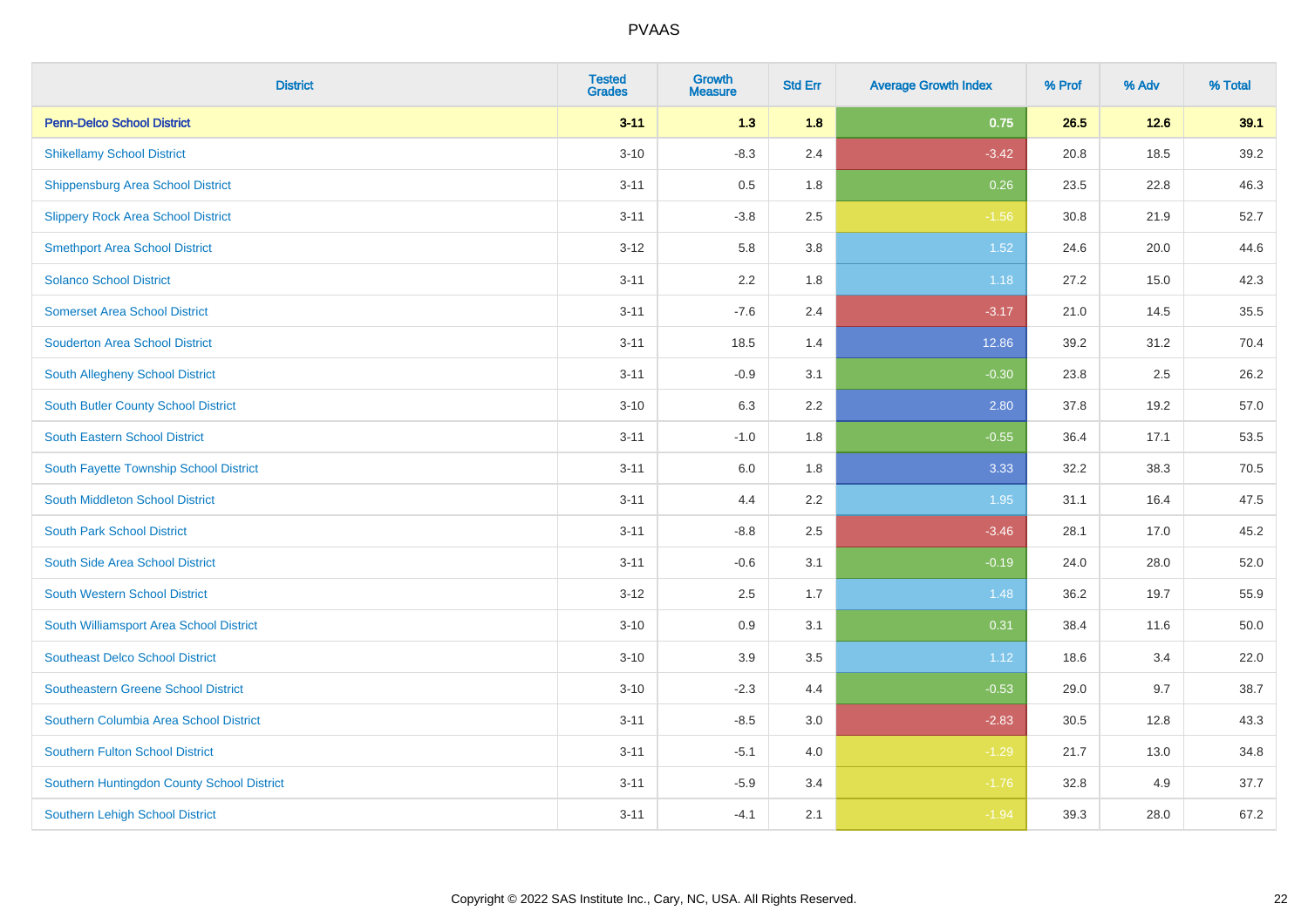| <b>District</b>                              | <b>Tested</b><br><b>Grades</b> | <b>Growth</b><br><b>Measure</b> | <b>Std Err</b> | <b>Average Growth Index</b> | % Prof | % Adv | % Total |
|----------------------------------------------|--------------------------------|---------------------------------|----------------|-----------------------------|--------|-------|---------|
| <b>Penn-Delco School District</b>            | $3 - 11$                       | 1.3                             | 1.8            | 0.75                        | 26.5   | 12.6  | 39.1    |
| Southern Tioga School District               | $3 - 11$                       | $-0.1$                          | 2.8            | $-0.03$                     | 26.3   | 10.3  | 36.6    |
| <b>Southern York County School District</b>  | $3 - 11$                       | 15.5                            | 1.8            | 8.48                        | 37.6   | 29.2  | 66.8    |
| <b>Southmoreland School District</b>         | $3 - 11$                       | $-12.5$                         | 3.1            | $-4.04$                     | 33.3   | 15.5  | 48.8    |
| <b>Spring Cove School District</b>           | $3 - 11$                       | 9.1                             | 2.4            | 3.77                        | 31.8   | 25.4  | 57.1    |
| <b>Spring Grove Area School District</b>     | $3 - 11$                       | 3.9                             | 2.0            | 1.90                        | 30.0   | 23.0  | 53.0    |
| <b>Springfield School District</b>           | $3 - 11$                       | 1.2                             | 1.7            | 0.69                        | 31.8   | 25.2  | 56.9    |
| <b>Springfield Township School District</b>  | $3 - 11$                       | $-3.9$                          | 3.1            | $-1.27$                     | 37.2   | 30.8  | 68.1    |
| <b>Spring-Ford Area School District</b>      | $3 - 11$                       | 16.6                            | 1.2            | 14.02                       | 30.4   | 45.3  | 75.7    |
| <b>State College Area School District</b>    | $3 - 11$                       | 24.5                            | 1.3            | 18.59                       | 31.9   | 46.9  | 78.8    |
| <b>Steel Valley School District</b>          | $3 - 11$                       | 11.1                            | 3.3            | 3.33                        | 34.8   | 10.1  | 44.9    |
| <b>Steelton-Highspire School District</b>    | $3 - 11$                       | $-5.3$                          | 3.2            | $-1.65$                     | 13.9   | 0.0   | 13.9    |
| <b>Sto-Rox School District</b>               | $3 - 10$                       | $-7.0$                          | 3.5            | $-1.99$                     | 3.2    | 0.0   | 3.2     |
| <b>Stroudsburg Area School District</b>      | $3 - 11$                       | $7.5\,$                         | 1.6            | 4.70                        | 30.4   | 18.3  | 48.7    |
| <b>Sugar Valley Rural Charter School</b>     | $3 - 11$                       | $-3.6$                          | 3.7            | $-0.98$                     | 10.3   | 0.0   | 10.3    |
| <b>Sullivan County School District</b>       | $3 - 10$                       | 2.5                             | 4.3            | 0.58                        | 43.6   | 7.7   | 51.3    |
| <b>Susq-Cyber Charter School</b>             | $9 - 11$                       | $-3.2$                          | 5.8            | $-0.54$                     | 23.8   | 4.8   | 28.6    |
| <b>Susquehanna Community School District</b> | $3 - 11$                       | $-4.5$                          | 3.8            | $-1.19$                     | 31.9   | 8.8   | 40.7    |
| Susquehanna Township School District         | $3 - 12$                       | 3.9                             | 2.7            | 1.45                        | 19.0   | 13.1  | 32.0    |
| <b>Susquenita School District</b>            | $3 - 11$                       | $-5.9$                          | 2.6            | $-2.28$                     | 30.6   | 13.9  | 44.4    |
| <b>Tacony Academy Charter School</b>         | $3 - 11$                       | $-12.9$                         | 3.3            | $-3.90$                     | 8.6    | 1.4   | 10.0    |
| <b>Tamaqua Area School District</b>          | $3 - 12$                       | 6.5                             | 2.4            | 2.72                        | 34.3   | 17.5  | 51.8    |
| <b>Tech Freire Charter School</b>            | $9 - 11$                       | 0.7                             | 2.5            | 0.27                        | 3.6    | 0.0   | 3.6     |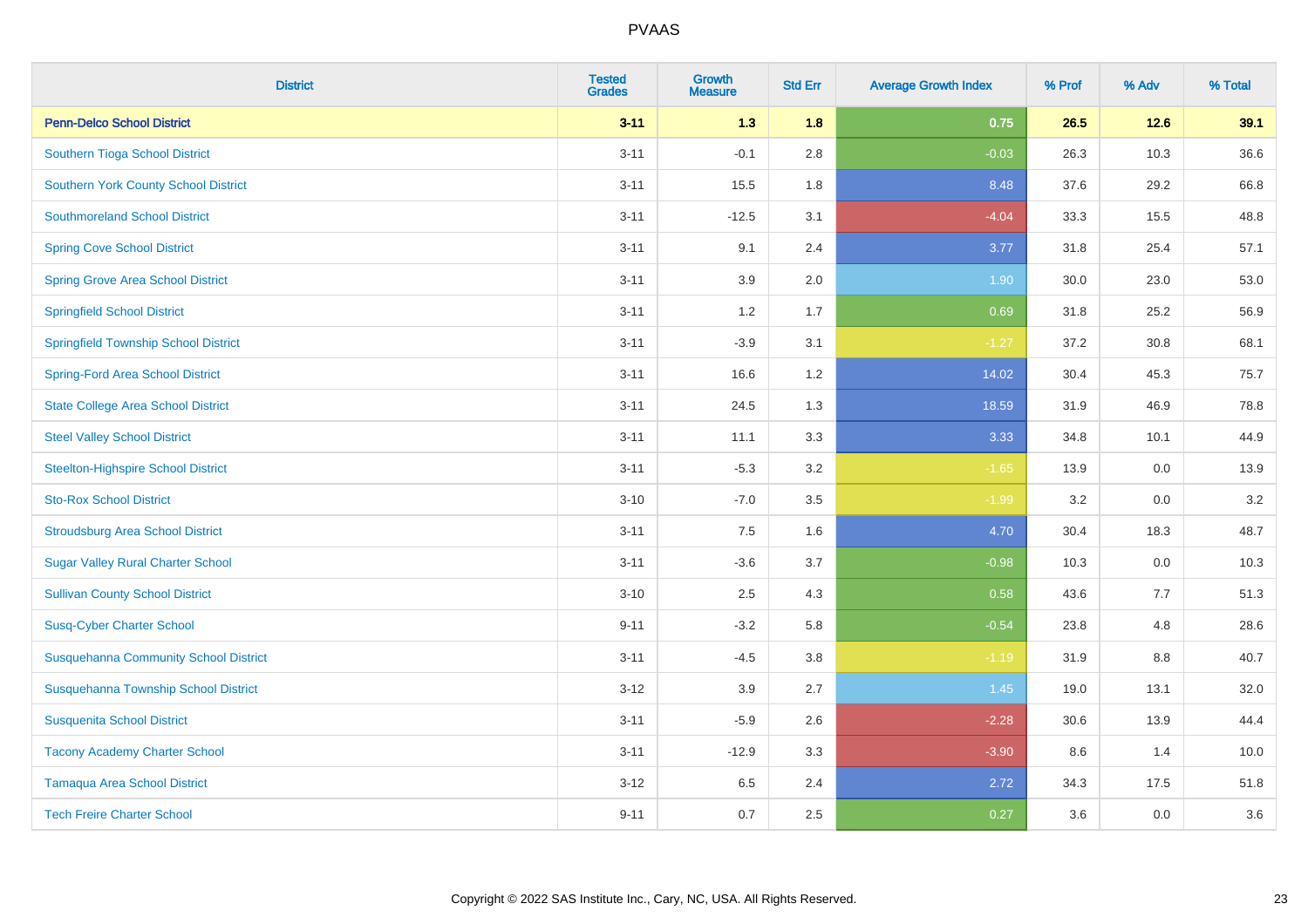| <b>District</b>                               | <b>Tested</b><br><b>Grades</b> | <b>Growth</b><br><b>Measure</b> | <b>Std Err</b> | <b>Average Growth Index</b> | % Prof | % Adv   | % Total |
|-----------------------------------------------|--------------------------------|---------------------------------|----------------|-----------------------------|--------|---------|---------|
| <b>Penn-Delco School District</b>             | $3 - 11$                       | 1.3                             | 1.8            | 0.75                        | 26.5   | 12.6    | 39.1    |
| <b>Tidioute Community Charter School</b>      | $3 - 11$                       | $0.8\,$                         | 4.4            | 0.19                        | 18.1   | 6.9     | 25.0    |
| <b>Titusville Area School District</b>        | $3 - 11$                       | $-5.0$                          | 2.5            | $-1.98$                     | 26.5   | 6.8     | 33.3    |
| <b>Towanda Area School District</b>           | $3 - 11$                       | $-4.0$                          | 2.6            | $-1.52$                     | 24.8   | $9.9\,$ | 34.8    |
| <b>Tredyffrin-Easttown School District</b>    | $3 - 10$                       | 8.7                             | 2.4            | 3.57                        | 35.2   | 35.8    | 71.0    |
| <b>Trinity Area School District</b>           | $3 - 11$                       | $-8.7$                          | 1.8            | $-4.87$                     | 20.9   | 9.8     | 30.8    |
| <b>Tri-Valley School District</b>             | $3 - 10$                       | $-2.7$                          | 3.9            | $-0.69$                     | 31.0   | 9.5     | 40.5    |
| <b>Troy Area School District</b>              | $3 - 10$                       | $-4.7$                          | 3.2            | $-1.46$                     | 22.8   | 16.5    | 39.2    |
| <b>Tulpehocken Area School District</b>       | $3 - 12$                       | 1.0                             | 4.9            | 0.20                        | 11.5   | 23.1    | 34.6    |
| <b>Tunkhannock Area School District</b>       | $3 - 11$                       | 1.4                             | 2.0            | 0.71                        | 29.8   | 18.1    | 47.9    |
| <b>Turkeyfoot Valley Area School District</b> | $3 - 12$                       | $-15.4$                         | 5.8            | $-2.66$                     | 3.8    | 3.8     | 7.6     |
| <b>Tuscarora School District</b>              | $3 - 11$                       | 13.4                            | 2.2            | 6.20                        | 37.1   | 26.3    | 63.4    |
| <b>Tussey Mountain School District</b>        | $3 - 12$                       | $-13.0$                         | 3.3            | $-3.93$                     | 11.1   | $3.2\,$ | 14.3    |
| <b>Twin Valley School District</b>            | $3 - 12$                       | $-3.2$                          | 1.9            | $-1.68$                     | 38.8   | 19.8    | 58.6    |
| <b>Tyrone Area School District</b>            | $3 - 12$                       | 29.2                            | 2.3            | 12.86                       | 36.6   | 29.1    | 65.7    |
| <b>Union Area School District</b>             | $3 - 11$                       | $-6.5$                          | 3.8            | $-1.70$                     | 30.6   | 12.2    | 42.9    |
| <b>Union City Area School District</b>        | $3 - 12$                       | $-8.7$                          | 3.3            | $-2.59$                     | 29.7   | 10.9    | 40.6    |
| <b>Union School District</b>                  | $3 - 12$                       | 2.5                             | 3.7            | 0.69                        | 17.9   | 10.4    | 28.4    |
| <b>Uniontown Area School District</b>         | $3 - 11$                       | $-2.8$                          | 3.1            | $-0.91$                     | 31.7   | 7.3     | 39.0    |
| <b>Unionville-Chadds Ford School District</b> | $3 - 11$                       | 15.8                            | 1.7            | 9.12                        | 31.2   | 48.0    | 79.2    |
| <b>United School District</b>                 | $3 - 11$                       | 6.3                             | 3.3            | 1.89                        | 38.8   | 16.3    | 55.0    |
| <b>Universal Audenried Charter School</b>     | $9 - 11$                       | $-3.8$                          | 2.5            | $-1.53$                     | 3.0    | 0.5     | 3.5     |
| <b>Upper Adams School District</b>            | $3 - 11$                       | 0.9                             | 2.5            | 0.37                        | 33.0   | 17.0    | 50.0    |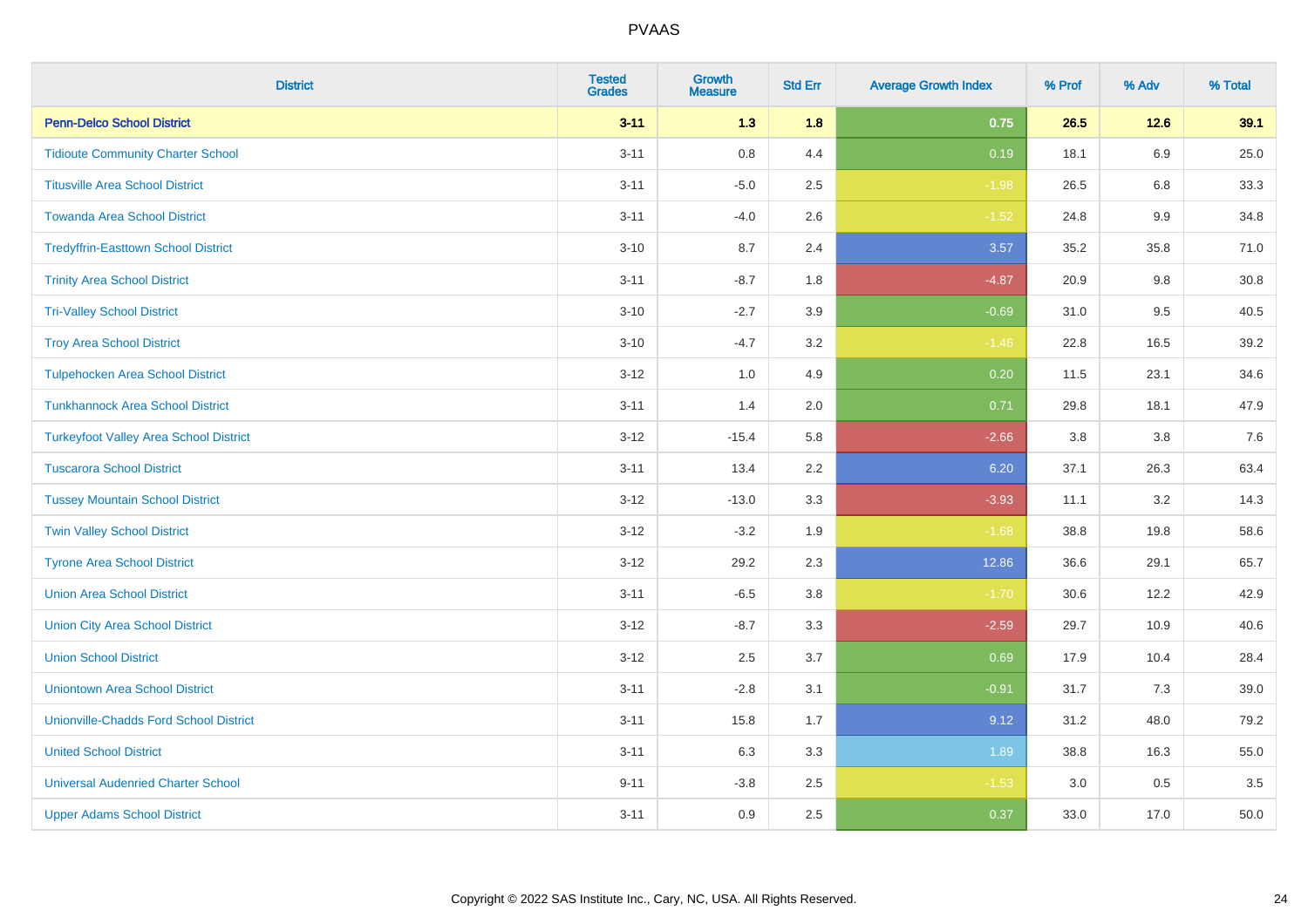| <b>District</b>                                | <b>Tested</b><br><b>Grades</b> | Growth<br><b>Measure</b> | <b>Std Err</b> | <b>Average Growth Index</b> | % Prof | % Adv  | % Total |
|------------------------------------------------|--------------------------------|--------------------------|----------------|-----------------------------|--------|--------|---------|
| <b>Penn-Delco School District</b>              | $3 - 11$                       | 1.3                      | 1.8            | 0.75                        | 26.5   | $12.6$ | 39.1    |
| <b>Upper Darby School District</b>             | $3 - 12$                       | 11.2                     | 1.4            | 8.28                        | 23.8   | 11.8   | 35.6    |
| Upper Dauphin Area School District             | $3 - 11$                       | 16.5                     | 5.1            | 3.26                        | 37.5   | 26.8   | 64.3    |
| <b>Upper Dublin School District</b>            | $3 - 12$                       | 2.1                      | 1.8            | 1.19                        | 34.7   | 30.0   | 64.7    |
| <b>Upper Merion Area School District</b>       | $3 - 11$                       | 14.0                     | 2.0            | 7.15                        | 34.4   | 32.6   | 67.0    |
| <b>Upper Moreland Township School District</b> | $3 - 11$                       | 1.1                      | 2.0            | 0.56                        | 24.8   | 26.6   | 51.3    |
| <b>Upper Perkiomen School District</b>         | $3 - 11$                       | 5.7                      | 1.9            | 3.04                        | 25.4   | 19.9   | 45.4    |
| <b>Upper Saint Clair School District</b>       | $3 - 11$                       | 13.8                     | 1.8            | 7.86                        | 32.2   | 44.5   | 76.7    |
| Urban Pathways 6-12 Charter School             | $6 - 11$                       | $-4.1$                   | 5.7            | $-0.72$                     | 0.0    | 0.0    | $0.0\,$ |
| <b>Valley Grove School District</b>            | $3 - 10$                       | $-4.0$                   | 5.5            | $-0.72$                     | 68.4   | 15.8   | 84.2    |
| <b>Valley View School District</b>             | $3 - 11$                       | 9.3                      | 2.2            | 4.18                        | 26.6   | 23.1   | 49.7    |
| <b>Wallenpaupack Area School District</b>      | $3 - 11$                       | 8.8                      | 2.1            | 4.28                        | 28.5   | 18.9   | 47.4    |
| <b>Wallingford-Swarthmore School District</b>  | $3 - 10$                       | 5.0                      | $2.2\,$        | 2.25                        | 33.3   | 37.1   | 70.4    |
| <b>Warren County School District</b>           | $3 - 11$                       | $-0.1$                   | 1.6            | $-0.06$                     | 26.7   | 9.7    | 36.4    |
| <b>Warrior Run School District</b>             | $3 - 11$                       | 10.5                     | 2.7            | 3.86                        | 34.1   | 16.8   | 50.9    |
| <b>Warwick School District</b>                 | $3 - 11$                       | 21.7                     | 1.8            | 11.76                       | 27.7   | 36.3   | 64.0    |
| <b>Washington School District</b>              | $3 - 11$                       | $-15.9$                  | 2.9            | $-5.44$                     | 12.9   | 1.7    | 14.7    |
| <b>Wattsburg Area School District</b>          | $3 - 11$                       | 1.0                      | 2.7            | 0.36                        | 20.4   | 12.4   | 32.7    |
| <b>Wayne Highlands School District</b>         | $3 - 11$                       | 22.5                     | 2.5            | 9.16                        | 33.8   | 40.4   | 74.2    |
| <b>Waynesboro Area School District</b>         | $3 - 12$                       | $3.0\,$                  | 1.8            | 1.67                        | 26.0   | 23.5   | 49.5    |
| <b>Weatherly Area School District</b>          | $3 - 11$                       | $-5.8$                   | 4.0            | $-1.44$                     | 32.1   | 8.9    | 41.1    |
| <b>Wellsboro Area School District</b>          | $3 - 11$                       | $-6.3$                   | 3.0            | $-2.08$                     | 24.4   | 13.4   | 37.8    |
| <b>West Allegheny School District</b>          | $3 - 12$                       | 8.6                      | 2.0            | 4.34                        | 37.3   | 27.2   | 64.5    |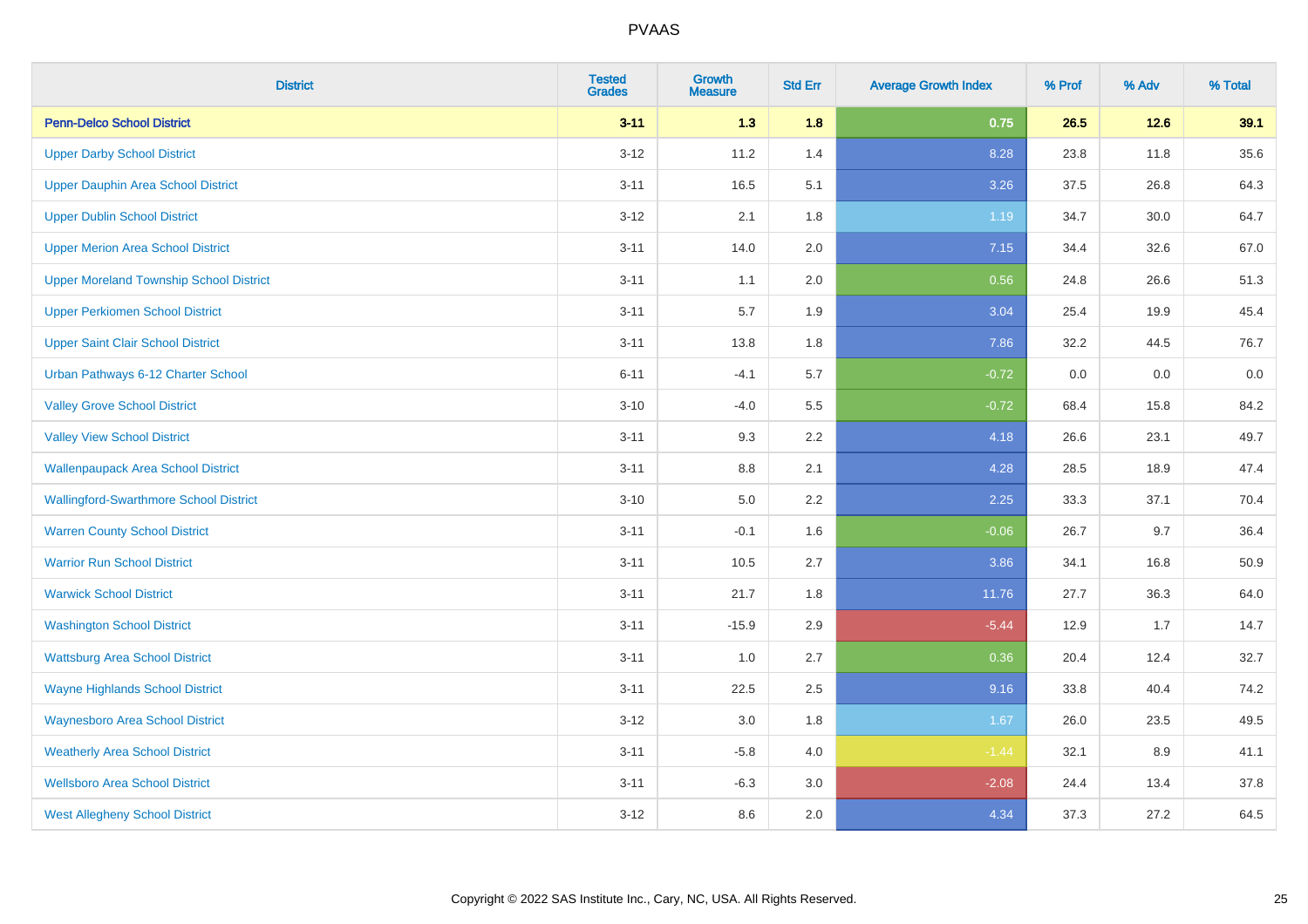| <b>District</b>                                 | <b>Tested</b><br><b>Grades</b> | <b>Growth</b><br><b>Measure</b> | <b>Std Err</b> | <b>Average Growth Index</b> | % Prof | % Adv | % Total |
|-------------------------------------------------|--------------------------------|---------------------------------|----------------|-----------------------------|--------|-------|---------|
| <b>Penn-Delco School District</b>               | $3 - 11$                       | 1.3                             | 1.8            | 0.75                        | 26.5   | 12.6  | 39.1    |
| <b>West Branch Area School District</b>         | $3 - 11$                       | 17.0                            | 3.3            | 5.20                        | 47.1   | 19.1  | 66.2    |
| <b>West Chester Area School District</b>        | $3 - 11$                       | $-2.1$                          | 1.2            | $-1.83$                     | 36.4   | 23.2  | 59.6    |
| <b>West Greene School District</b>              | $3 - 11$                       | $-8.1$                          | 3.9            | $-2.08$                     | 31.0   | 11.9  | 42.9    |
| West Jefferson Hills School District            | $3 - 11$                       | 1.9                             | 1.9            | 0.99                        | 34.8   | 27.3  | 62.1    |
| <b>West Middlesex Area School District</b>      | $3 - 10$                       | $-7.4$                          | 3.5            | $-2.11$                     | 32.0   | 9.6   | 41.6    |
| <b>West Mifflin Area School District</b>        | $3 - 12$                       | $-11.9$                         | 2.5            | $-4.77$                     | 15.9   | 4.0   | 19.9    |
| <b>West Perry School District</b>               | $3 - 11$                       | 11.0                            | 2.3            | 4.76                        | 26.9   | 20.5  | 47.4    |
| <b>West Shore School District</b>               | $3 - 12$                       | 2.2                             | 1.3            | 1.68                        | 31.8   | 15.2  | 47.1    |
| <b>West Side CTC</b>                            | $9 - 10$                       | $-32.0$                         | 3.9            | $-8.16$                     | 5.9    | 0.0   | 5.9     |
| <b>West York Area School District</b>           | $3 - 12$                       | $-9.8$                          | 2.7            | $-3.57$                     | 21.9   | 10.9  | 32.8    |
| <b>Western Beaver County School District</b>    | $3 - 11$                       | $-9.3$                          | 4.2            | $-2.20$                     | 45.1   | 3.9   | 49.0    |
| <b>Western Wayne School District</b>            | $3 - 11$                       | 3.6                             | 2.6            | 1.39                        | 30.8   | 16.2  | 47.0    |
| <b>Westinghouse Arts Academy Charter School</b> | $9 - 10$                       | $-6.0$                          | 3.3            | $-1.81$                     | 20.2   | 8.9   | 29.1    |
| <b>Westmont Hilltop School District</b>         | $3 - 11$                       | $-1.0$                          | 2.8            | $-0.36$                     | 33.3   | 14.7  | 48.0    |
| <b>Whitehall-Coplay School District</b>         | $3 - 11$                       | 11.8                            | 1.7            | 7.06                        | 32.3   | 21.7  | 54.0    |
| <b>Wilkes-Barre Area School District</b>        | $3 - 11$                       | $-12.4$                         | 2.4            | $-5.18$                     | 14.2   | 3.7   | 17.9    |
| <b>William Penn School District</b>             | $3 - 12$                       | 7.0                             | 1.9            | 3.61                        | 14.0   | 7.2   | 21.3    |
| <b>Williams Valley School District</b>          | $3 - 11$                       | 2.6                             | 3.7            | 0.69                        | 17.0   | 5.1   | 22.0    |
| <b>Williamsburg Community School District</b>   | $3 - 11$                       | $-16.9$                         | 4.1            | $-4.14$                     | 22.4   | 0.0   | 22.4    |
| <b>Williamsport Area School District</b>        | $3 - 11$                       | $-11.7$                         | 1.4            | $-8.29$                     | 18.2   | 10.5  | 28.7    |
| Wilmington Area School District                 | $3 - 11$                       | 11.1                            | 3.3            | 3.37                        | 29.8   | 26.2  | 56.0    |
| <b>Wilson Area School District</b>              | $3 - 11$                       | $-0.3$                          | 2.4            | $-0.12$                     | 35.4   | 14.6  | 50.0    |